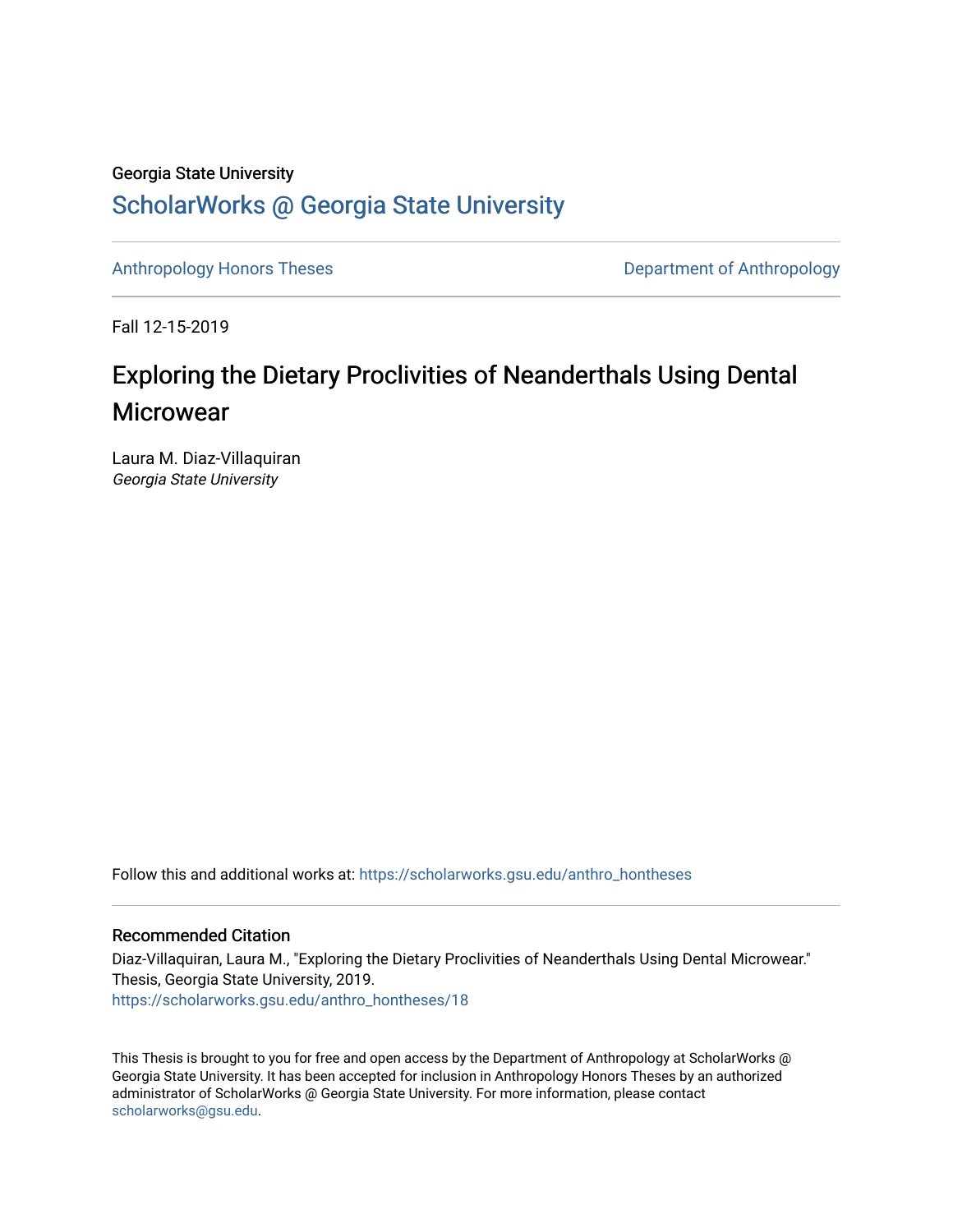# EXPLORING THE DIETARY PROCLIVITIES OF NEANDERTHALS USING DENTAL MICROWEAR

By

Laura Diaz-Villaquiran

# An Honors Thesis submitted for Partial Fulfillment of the Requirements for the Research with

Honors Degree of

Bachelor of Arts in the

College of Arts and Sciences

Georgia State University 2019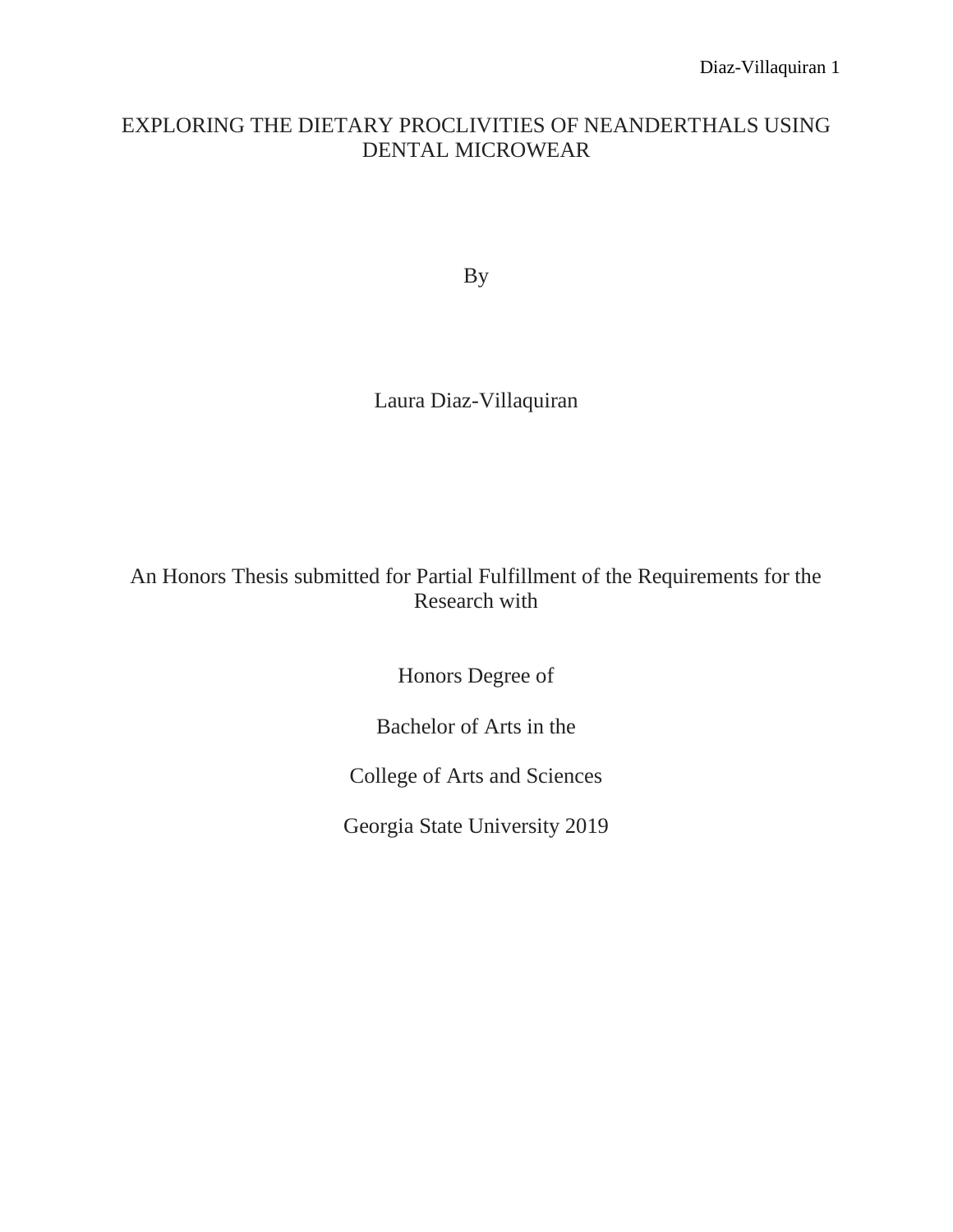Laura Diaz-Villaquiran, Undergraduate Student, Georgia State University

Dr. Frank L'Engle Williams, Professor of Anthropology, Georgia State University

TITLE: Exploring the Dietary Proclivities of Neanderthals Using Dental Microwear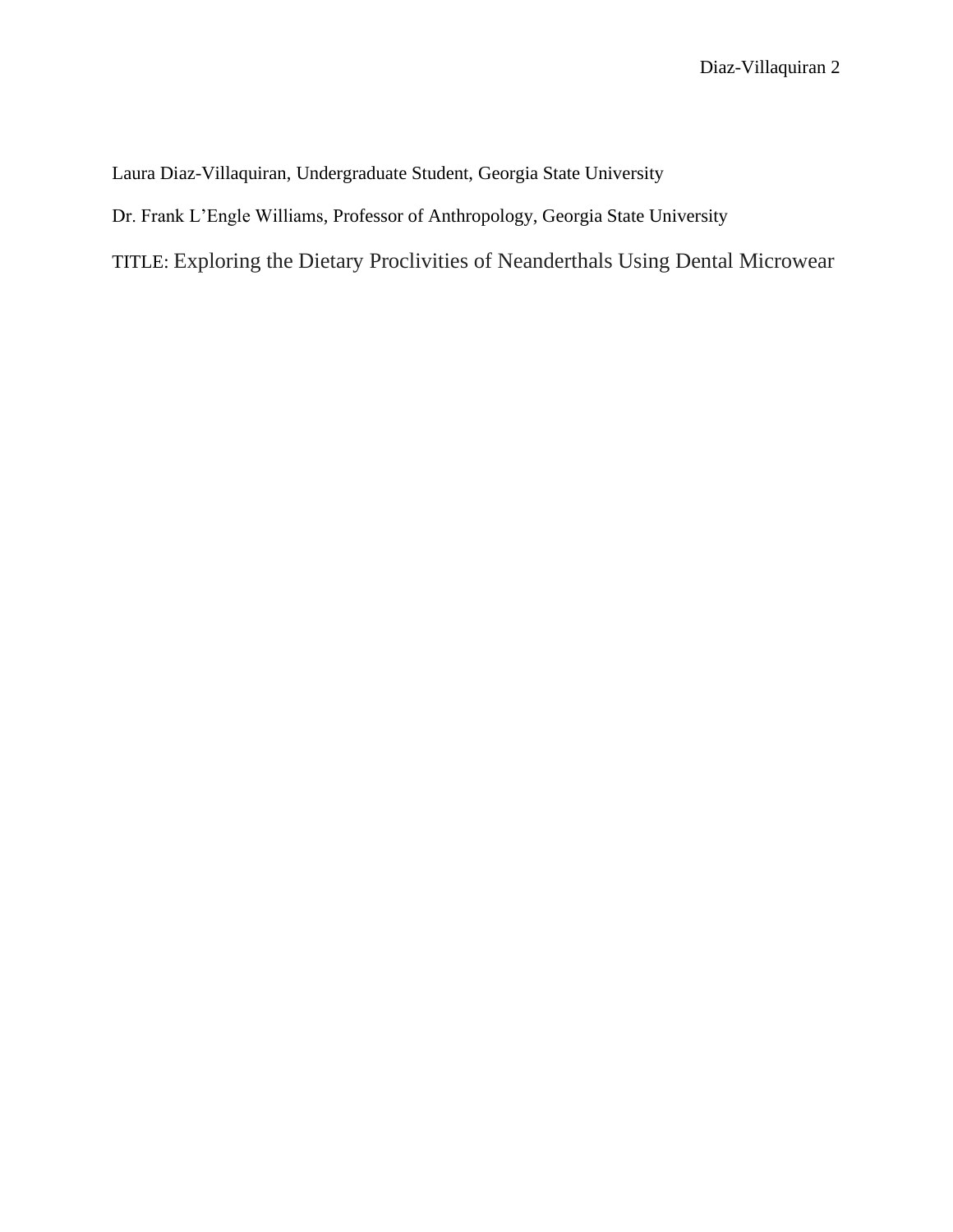# **Abstract**

DIAZ-VILLAQUIRAN, Laura (Georgia State University). *Exploring the Dietary Proclivities of Neanderthals Using Dental Microwear*. Neanderthal fossil molars are found at several sites in Western Europe, including the caves of Hortus, Spy and La Quina. The remains from Hortus cave  $(n = 7)$  are particularly well represented archaeologically and all but one individual is associated with a specific phase of the deposit. In order to position unknown individual Hortus VI within a dietary context, microwear analysis was performed on epoxy resin molar casts from Hortus cave  $(n = 7)$ , La Quina  $(n = 1)$ , Spy cave  $(n = 1)$ , Hastière Caverne M and Hastière Trou Garçon C  $(n = 8)$ . The data obtained from Hastière Caverne M and Hastière Trou Garçon C, *Homo sapiens*, was included for comparative purposes and used to conduct a measurement error study in SPSS; which found no statistically significant error. Furthermore, the results of this study point towards age differentiation in the microwear signatures of Neanderthals, microwear signatures which may be reflective of age-related wear and paramasticatory cultural behavior or tool-like use of the dentition.

Keywords: *H. neanderthalensis*, dental microwear

#### **Introduction**

Exploring the dietary proclivities of *H. neanderthalensis* requires that we review and integrate the existing literature pertaining to Neanderthal diet, which indicates that Neanderthals had a much more heterogenous diet than previously thought (Naito et al. 2016, Power et al. 2018, Hardy 2010). In the past, Neanderthals were perceived to have been top carnivores, relying exclusively on heavy meat consumption. Hunting large game would constitute the bulk of their daily dietary requirements (Cartmill and Smith 2009). These dietary reconstructions were partially the result of outdated notions associated with prehistoric peoples. As noted by Sterling, "knowledge production in prehistory is impacted by racism, sexism and other forms of oppression" (Sterling 2015: 102). What has been imagined to be primitive has often been conflated with racist tropes and heterosexist assumptions about the past (Sterling 2015). This is evidenced in the cultural evolutionary model which perceived that racialized subjects reflected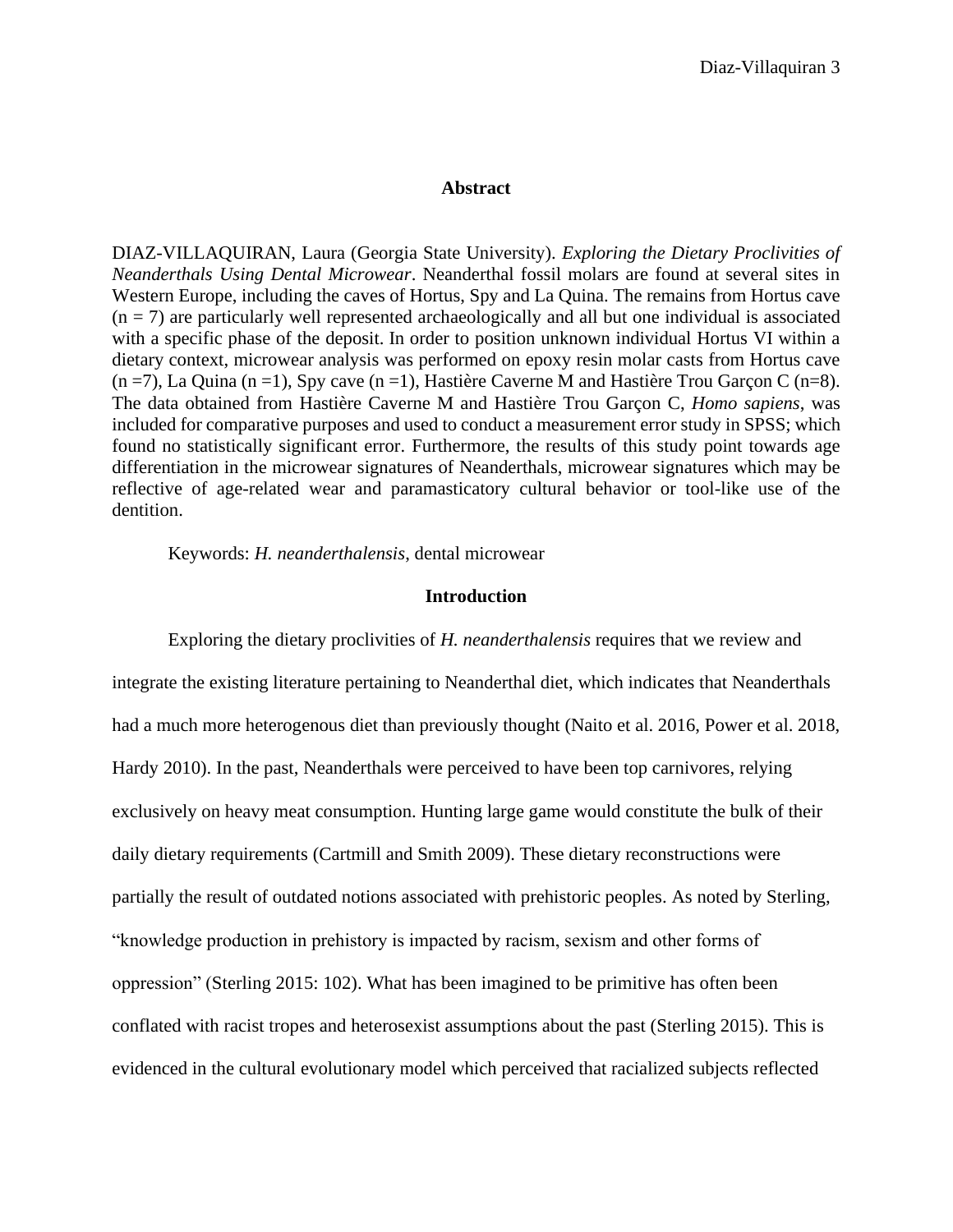past stages in human evolutionary history (Trigger 2006). Other constraints to our understanding of Neanderthal diet are the result of unknown provenience, poor preservation, and the lack of available technologies to analyze the existing remains of Neanderthals. Technologies such as nitrogen isotopic studies are now available and have provided more insight to the degree of plant foods consumed by Neanderthals (Naito et al. 2016). Counterpoints to the wolfish diet are based on analogies regarding the limitations of protein intake in anatomically modern humans (AMH), as too much protein consumption is toxic metabolically, Hockett's (2012) studies make use of an energetics analogy with pregnant *H. sapiens*, suggesting that peri-natal survival in *H. neanderthalensis* would have necessitated plant food consumption. More recent evidence of Paleolithic ethnobotanical samples points to the variability of available food sources, which are largely affected by climatic fluctuation (Hardy 2010). Additionally, material evidence of plant food preparation has been found archaeologically. Plant food consumption has been identified through the analysis of dental calculus of *H. neanderthalensis* dentition. Dental macrowear and microwear studies have yielded evidence of the mechanical wear patterns associated with chewing a more heterogeneous diet, as well as the use of the mouth as a "third hand" (Fiorenza et al. 2019: 175), identified as a paramasticatory cultural practice associated with Neanderthal subsistence strategies.

#### *Climate*

Fossil evidence of Neanderthal skeletal remains is widespread in the Northern Eurasia. Material evidence of Neanderthal occupation and has been found at sites throughout Europe and Siberia (Cartmill and Smith 2009). The dates associated with Neanderthal site occupations range from 200 Kya to 30 Kya (Cartmill and Smith 2009). Neanderthals in Europe lived in various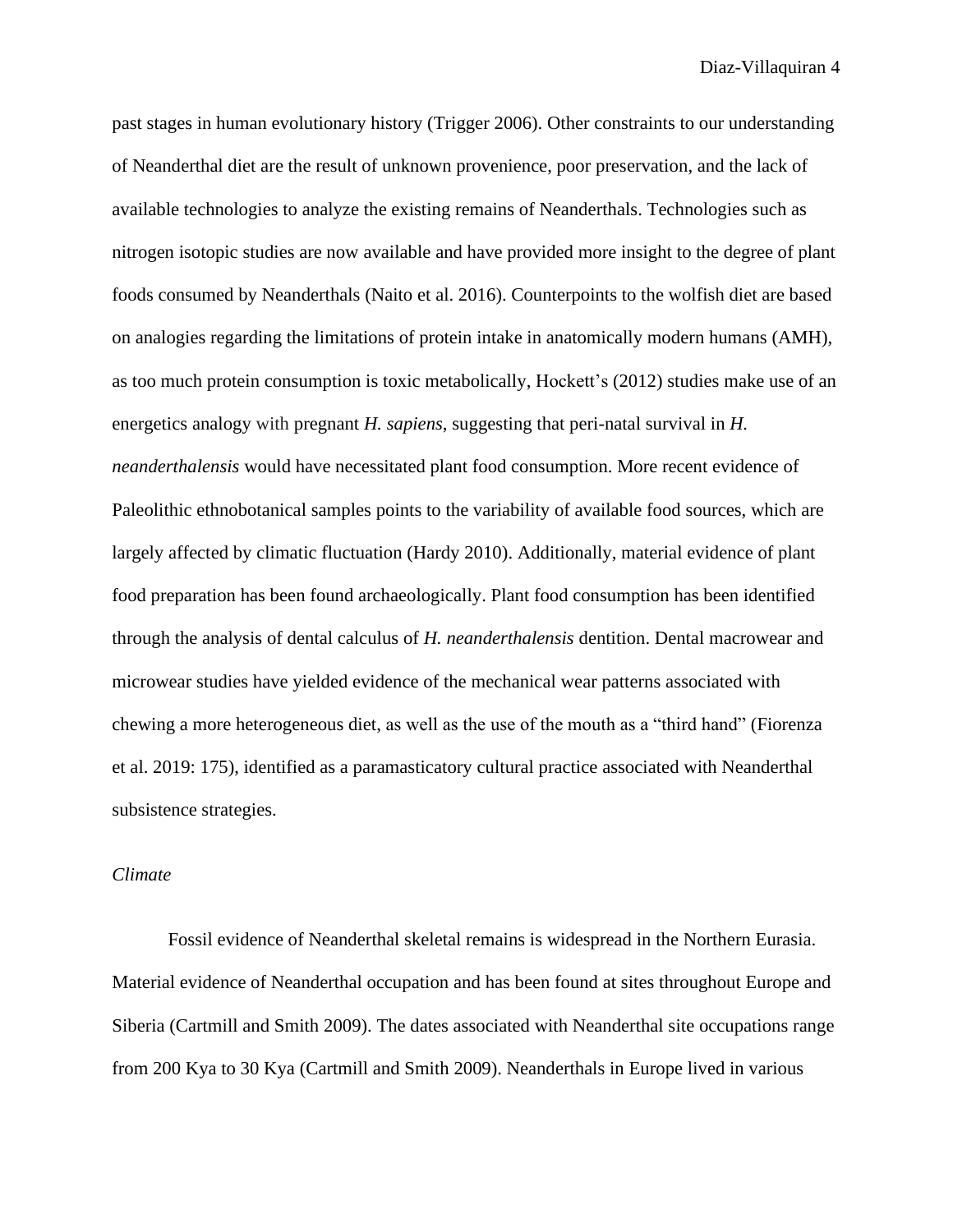ecosystems, which experienced fluctuating temperature changes during this long-time span. Neanderthals lived in cold tundra biomes, steppe regions, and in regions warm or warmer than today, as is the case with the temperatures associated with Marine Isotope Stage (MIS) 5e, which occurred during 132-115 kya (Hardy 2010). Neanderthals living in the Mediterranean may have experienced similar environmental and climatic phases to the Columbia Plateau (Hardy 2010).

Climate has an important effect on diet, as it directly affects the amount of food available, meat or otherwise. Seasonal changes produce variation in terms of the foods that become abundant or restricted. Available foods are restricted by latitudinal and ecogeographical regions. Additionally, food shortages can directly influence the subsistence strategies of human populations (Hockett 2012). Some researchers have linked the disappearance of Neanderthals to a restricted dietary range, "giving them a disadvantage against Upper Paleolithic peoples" (Power 2018: 27).

## *Paleoecology*

Faunal remains from Neanderthal sites have been associated with large and small fauna. In southwestern France and northern Spain, faunal remains of bison, rhino, horse and elephant have been found, as well as medium-sized chamois, red deer, and ibex (Hardy 2010).

Nitrogen isotope studies from the bone collagen of three individuals from Spy Cave, Belgium (Spy I, Spy II) have yielded values indicating that these individuals relied heavily on the consumption of large herbivore meat (Naito et al. 2016). Spy Cave Neanderthals consumed, reindeer, elk, horses, rhinoceros, and mammoths (Naito et al. 2016).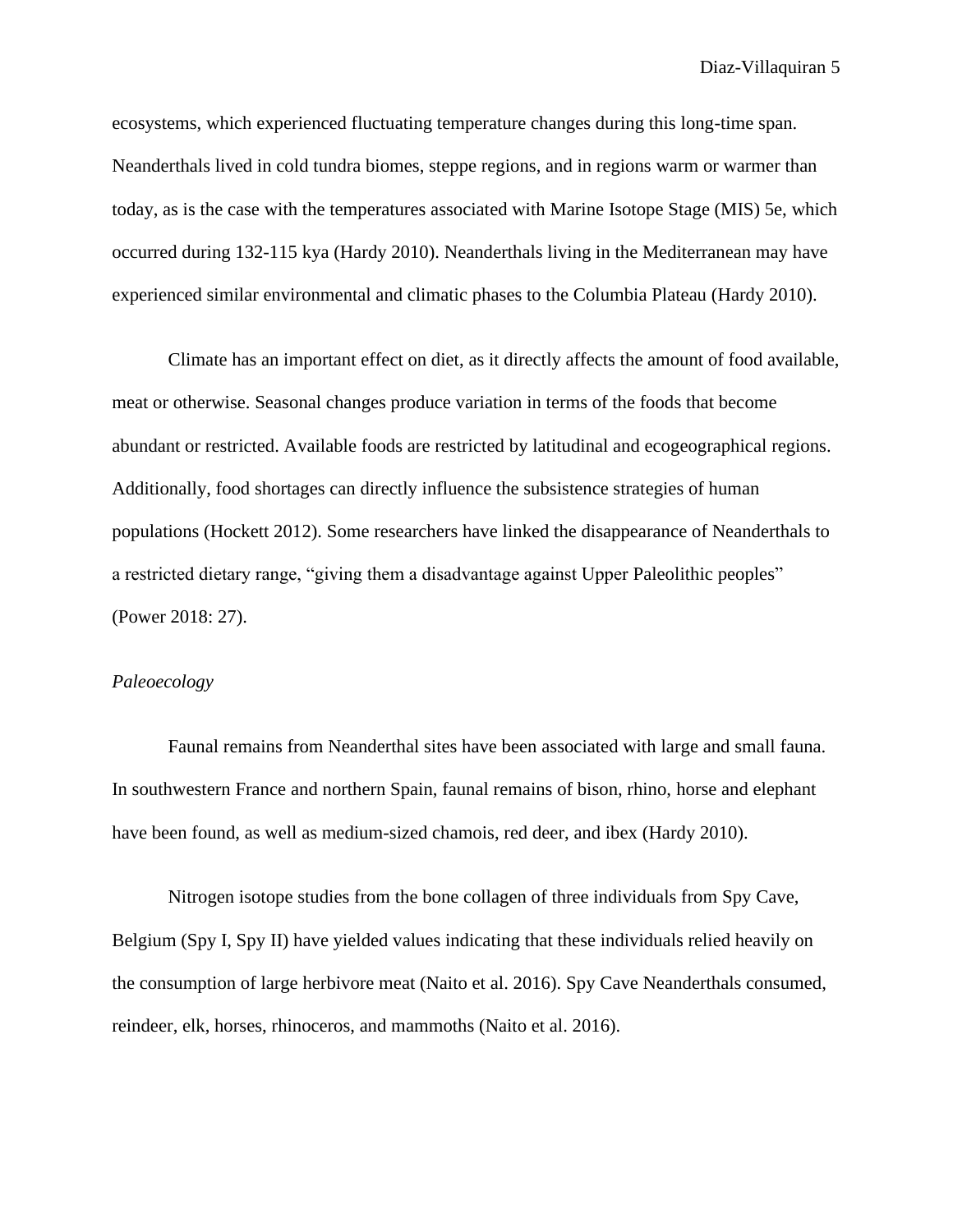Zooarchaeological evidence of small fauna is present in Southern Iberia and Western Italy (Power 2018). Zooarchaeological remains of tortoise and shellfish have been found at the sites of Kamalakia (Greece), Grota dei Morcerini (Italy), Nahal Meged (Israel), Bolomor and Bajondillo Cave (Spain) (Power 2018). There is widespread evidence of the animal food sources available to Neanderthals, this discussion section will focus more specifically on the Hortus collection (See, Table 2).

## *Paleoethnobotany*

Many edible root plant species are cold-tolerant and have wide geographic ranges. Climate modeling by Hardy examined the potential biome distribution of edible plant roots during the last interglacial (OIS5e), "OIS3(c 36-39 kya), and the last glacial maximum (c21 kya)" (Hardy 2010: 672). Hardy (2010) proposed that some of the following wild plants may have been available food sources in Pleistocene Europe: *Daucus carota* (wild carrot), *Pastinica sativa* (wild parsnip), *Artium lappa* (greater burdock), *Typha latifolia* (cattail), *Erythronium dens-canis* (dog tooth's violet), *Polygonum bistorta* (mountain bistort), *Sagittaria sagittifolia* (arrow head), and Polygonum viviparum (alpine bistort).

The microfossil extraction from dental calculus of an adult Neanderthal from the site of El Sidrón, Spain, has yielded microscopic remains of plants with known medicinal compounds. Hardy et al. (2012) identified comalin and azulene derivatives associated with chamomile and yarrow. The dental calculus samples from several individuals at El Sidrón contained the combustion markers fluoranthene, Pyrene, fluorene, and phenanthrene (Hardy 2010), indicating that Neanderthals at this site were inhaling smoke from fire and potentially roasting their food.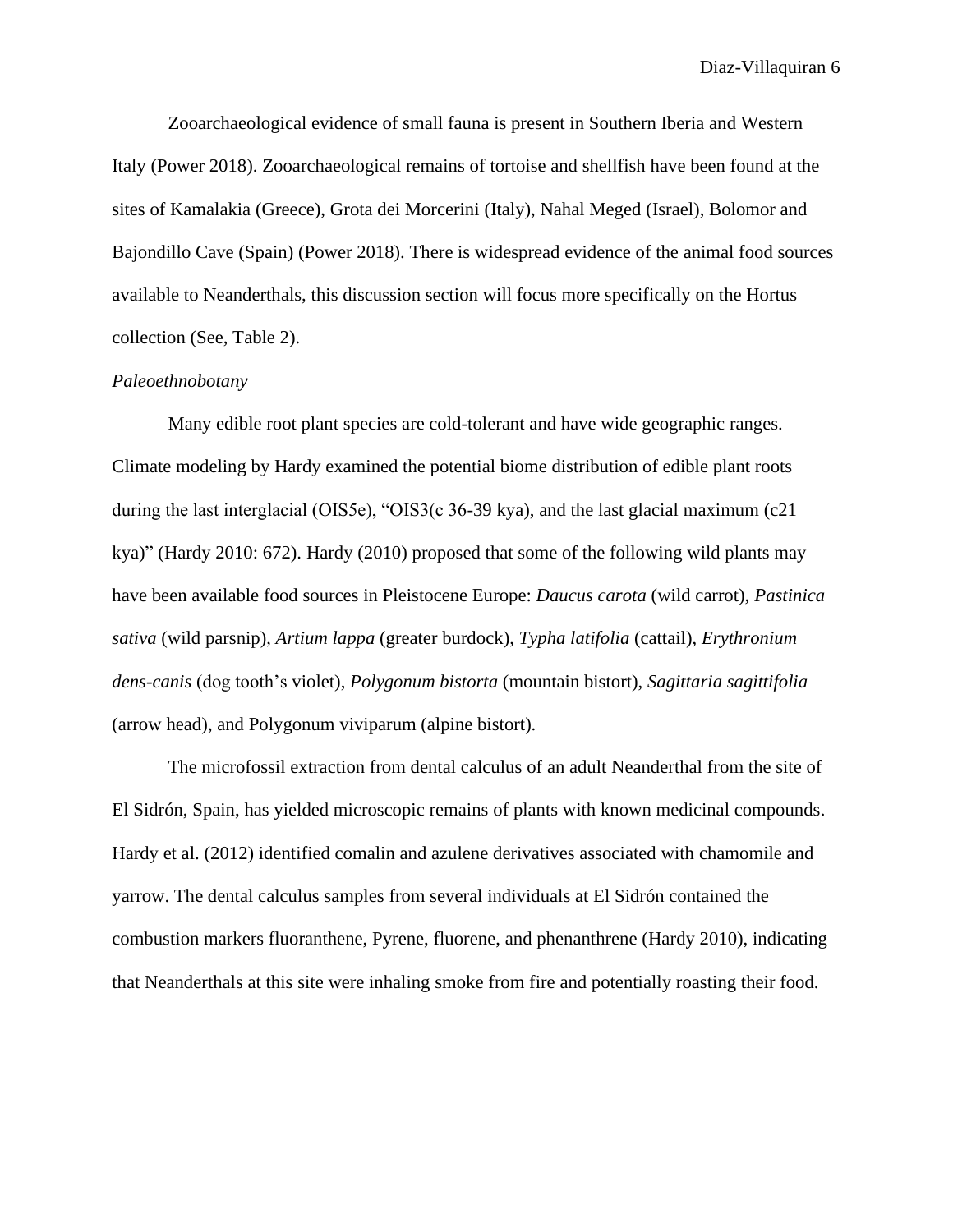# *Plant residues and food processing*

Plant residue analysis has found non-diagnostic residues on stone tools from Crimea, Buran Kaya III, Starosele, and La Quina (Hardy 2010). Stone tools from these sites yielded evidence of starchy storage organs. At the site of Königsaue, Germany; there is evidence of Neanderthal production of pitch, a waterproofing material obtained from plant resin (Hardy 2010). This plant pitch has also been identified on stone tools from Central Italy's Mieel Pleistocene deposits. Additional evidence of Neanderthal food processing tools is present at the sites of Moldova I and V, where grinding stones have been identified (Hardy 2010), as well as in Salzsigitter-Lebenstadt where modified mammoth ribs were presumably used as bark peelers (Hardy 2010).

### *Protein ceiling analogy*

In "*Climatic variability and plant food distribution in Pleistocene Europe: Implications for Neanderthal diet and subsistence,"* Hardy describes the potentially harmful effects that a diet exclusively reliant on meat consumption can have on AMH; some of these effects are the following: hyperammonemia, fat starvation, hepatic urea synthesis, calciluria, and scurvy (Hardy 2010). Interestingly, the toxic properties of protein over-consumption can be counteracted through the consumption of fruits, lean meat proteins, and underground storage organs (USOs). Lean meat protein, often associated with wild game, is a good source of micronutrients such as Vitamin B12, docosahexanoic acid (DHA) and eicosapentanoic acid (EPA) (Hardy 2010); However, lean meat is not a good source of fat and fiber.

Underground storage organs are rich sources of complex carbohydrates, fiber, calcium, and vitamin C. Many USOs contain toxic cyanogenic compounds which can be lethal in high doses (Hardy 2010). However, these cyanogenic compounds can be endogenically eliminated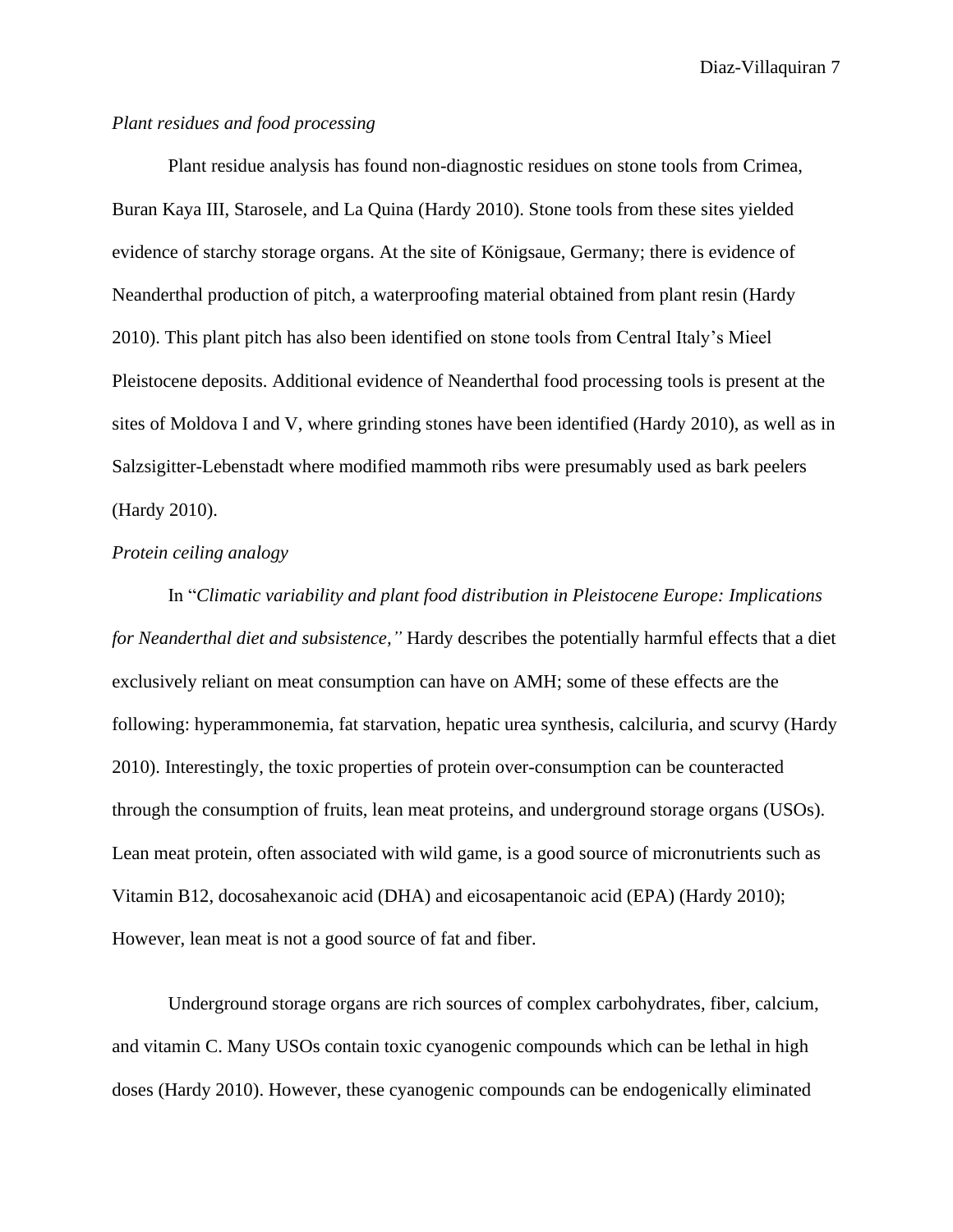through food processing such as peeling and cooking. The detoxification of cyanogenic compounds from the body can also be achieved with heavy meat consumption. Consuming USOs can be advantageous during times of food shortage, such as in the winter when consuming wild game depleted of fat storages could lead to fat starvation. USOs are excellent sources of energy and are largely available year-round (Hardy 2010).

Hardy (2010) emphasizes that the survival of *H. neanderthalensis* would have depended on a diet which would include USOs, fruits, and animal proteins. Although, it is important to highlight that consumption of USOs is not novel in human evolution and has been associated with our early human ancestors such as *Australopithecus* (Cartmill and Smith 2009).

## *Energetics*

Hockett's (2012) energetic requirements model can be used to investigate the role that protein poisoning may have played in the morbidity of pregnant and lactating Neanderthals. Hockett suggests that the survival of pregnant *H. neanderthalensis* would have necessitated dietary variation and plant food consumption. An energetics model estimates that the daily calories needed by a pregnant *H. neanderthalensis* would have been 5,500 calories. According to Hockett's calculations, a diet exclusively or primarily dependent on meat consumption would have resulted in peri-natal death (Hockett 2012).

Hockett (2012) notes that the over-consumption or underconsumption of micronutrients could have played a significant role on the reproductive success of Neanderthals. Micronutrients such as folate, which are essential to the reproductive success of modern humans, would have had to be obtained by *H. neanderthalensis* through the consumption of a diverse diet. Plant foods such as fruits, nuts and leafy greens contain a wider array of nutrients than those present in terrestrial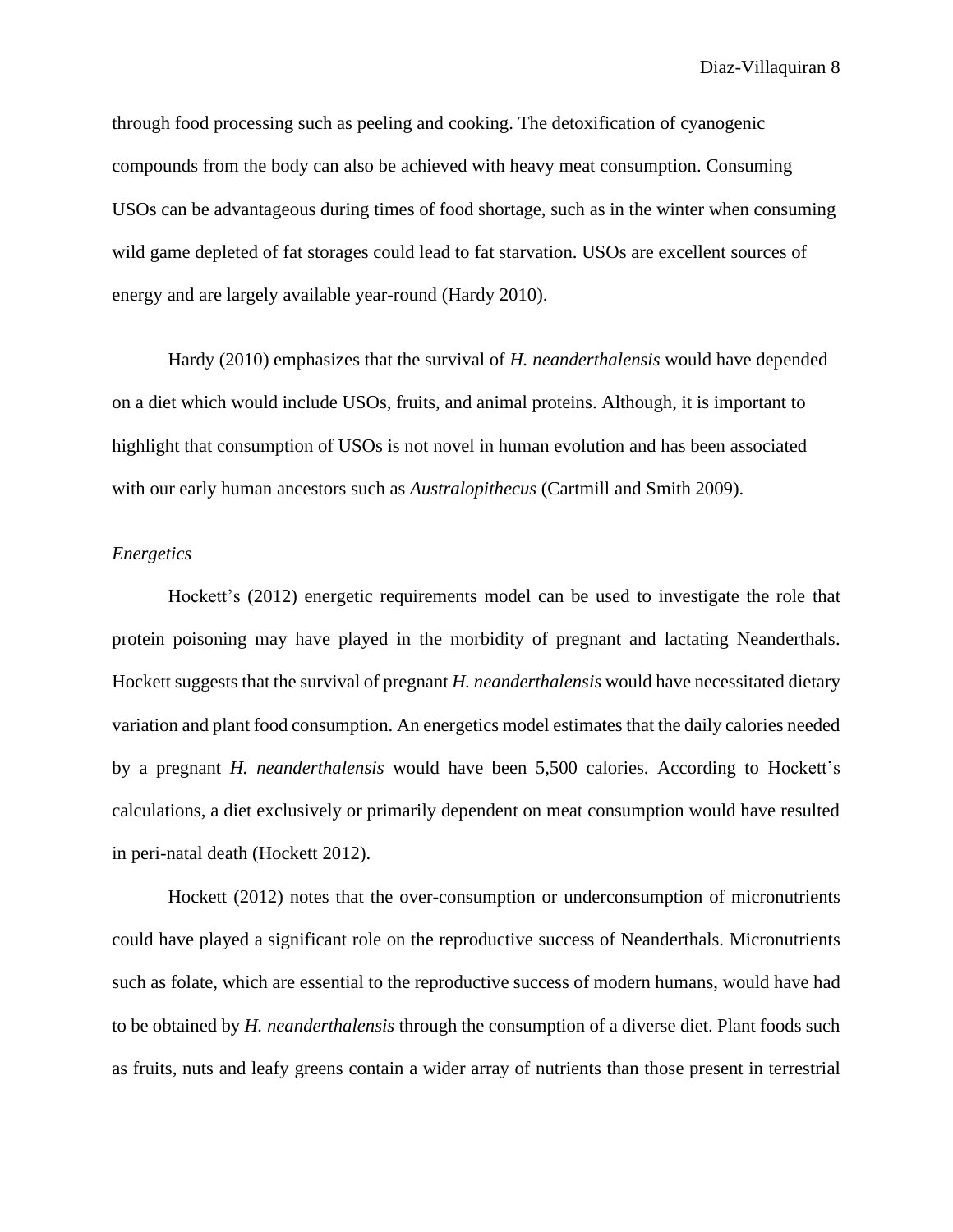animal proteins (Hockett 2012). Hockett (2012) also argues that paleoanthropologists may be underestimating Neantherthal consumption of insects, eggs, birds, fish and shellfish as dietary sources of essential nutrients. Overall, pre-natal, peri-natal and post-natal nutrition can significantly influence fertility rates, the ability to carry a pregnancy to term, the cognitive and physical development of the fetus, as well as the degree of post-partum recovery experienced by the mother.

### *Nitrogen isotope studies*

Naito et al. (2016) found that the diet of individual Neanderthals from Spy I and II was rather heterogeneous. Their analysis of nitrogen isotopes in the bone collagen of three Neanderthal individuals indicates that ~20% of their overall diet was composed of plant sources (Naito et al. 2016). Furthermore, the trophic position estimates of Spy Neanderthals show that they fall into a range between 2.7-2.8. When this value is compared to that of other animals, such as herbivores which fall into a TP of 2, or wolves, which have been estimated to have a TP of 2.9, and hyenas, who have a TP ranging between 3.4-3.8 (Naito et al. 2016), then it is clear that Neanderthals have a diet that clusters much more positively toward top carnivores than true herbivores. An interesting finding of Naito et al. (2016) indicates that there are higher values associated with the  $\delta^{15}N$  of carnivore deciduous teeth, likely resulting from a dietary signature associated with breastfeeding. Naito et al. (2016) conclude that the Spy Neanderthal diet must have included both animal protein as well as plant sources and was variable between individuals. A diet solely based on protein would have been toxic and would have driven Neanderthals to a physiological limit (Naito et al. 2016).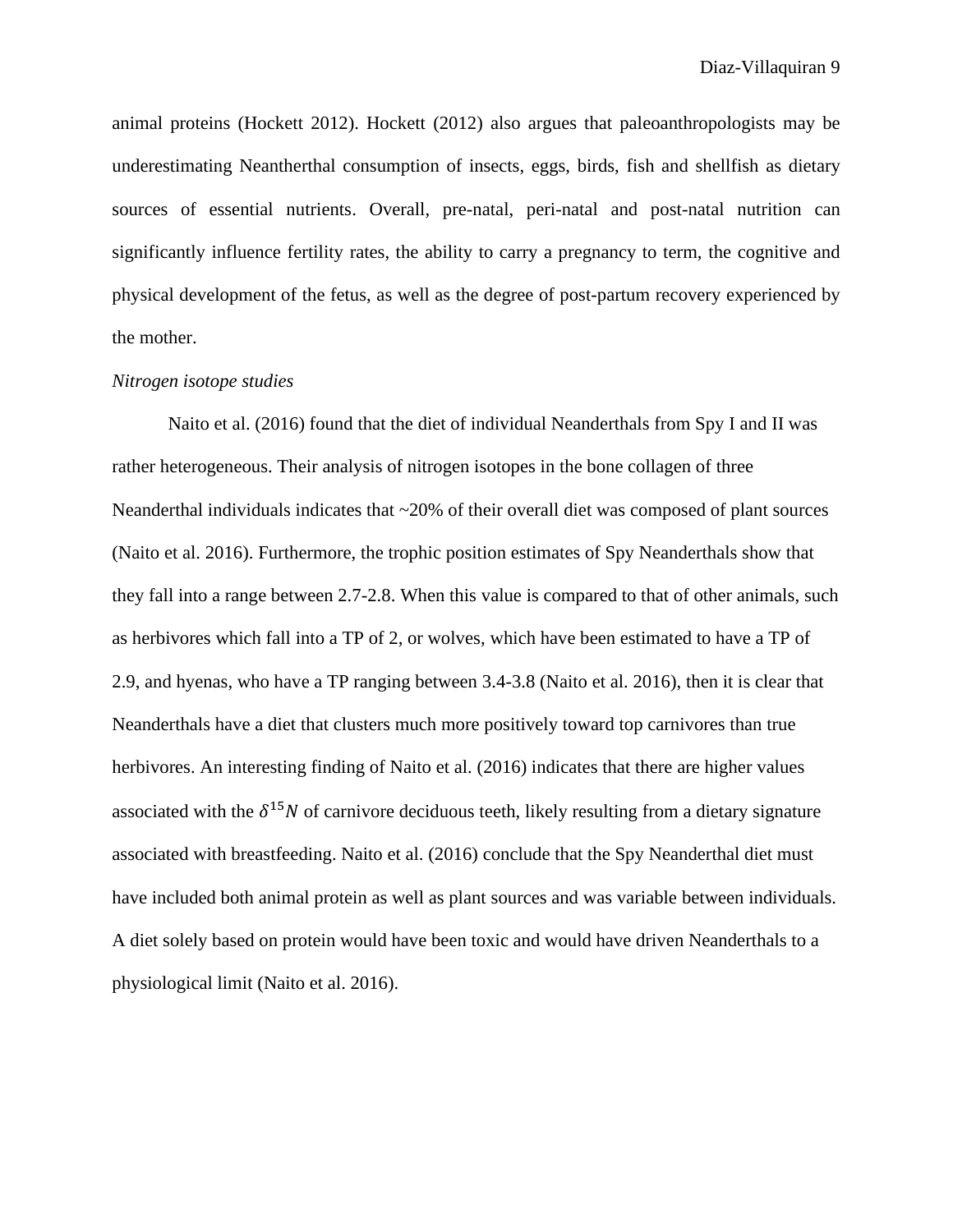## *Dental calculus*

Dental calculus studies provide evidence of the foods that were being consumed by Neanderthal individuals and groups. Evidence of known macro botanical plant remains associated with Neanderthals have been found at the archaeological sites of Douara Cave, Vanguard Cave, Gorham, Kebara Cave and other sites in Israel (Power et al. 2018).

Power et al. (2018) found a large amount of microremains in the dental calculus of Neanderthal individuals from Vindja, an archaeological site in what is now Croatia. The dentition of Vindja Neanderthals contained starches of Triticeae grass seeds, as well as two starches associated with legumes, and three starches morphologically associated with hard seeds and nuts. Some non-diagnostic microremains found in the Vindja samples represent different fungi spores. The analysis of Neanderthal dentition from Grotta Guatari and Grotta Fossellone (Italy) yielded a multicellular phytholith indicating the presence of "dicot leafy […] fruit matter" (Power et al. 2018: 35). Fourteen plant tissue fragments were present in the dental calculus samples. These fragments included plant "vascular bundles, reflecting plants that entered the mouth" (Power et al. 2018: 37). Additionally, samples from both sites yielded evidence of fungi associated with edible species: the diagnostic spores found are associated with fusiform boletoid fungi (Power et al. 2018).

#### *Macrowear*

Neanderthal macrowear patterns typically indicate a greater degree of anterior tooth wear localized on the incisal surface of incisors and canines  $(C_1 - C_1)$  (see fig.1). This anterior wear pattern has been linked to cultural paramasticatory uses of the dentition (Fiorenza et al. 2019), also known as "tooth-tool-use" (Fiorenza et al. 2019: 74), meaning that Neanderthals used their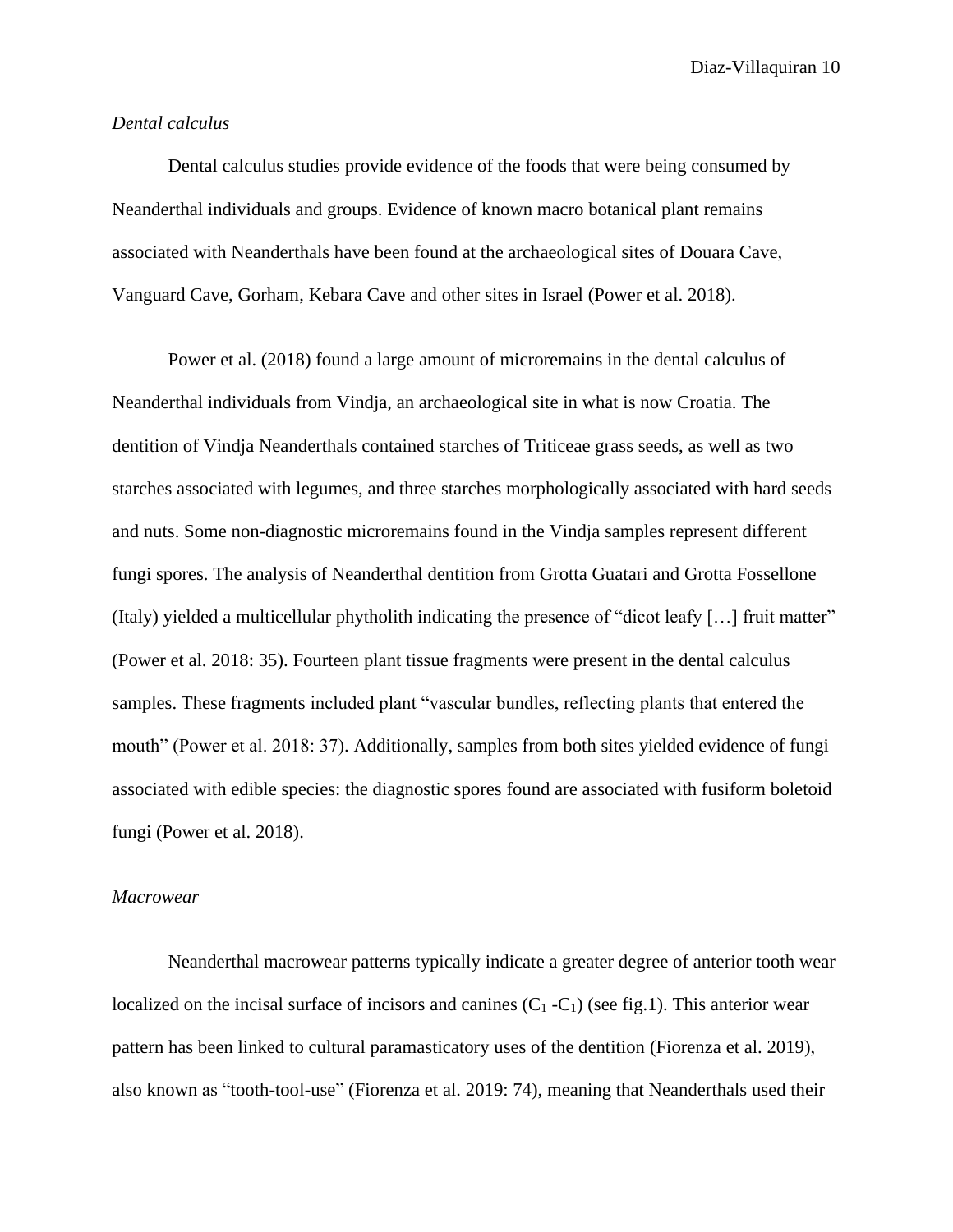teeth for non-masticatory habitual practices linked to subsistence strategies. Neanderthals used their teeth as cutting tools, as well as aides in the shaping and holding of objects.

Macrowear analysis of the mandible of a Neanderthal individual known as Regourdou 1 is an optimal example of the "tooth-tool" wear pattern associated with Neanderthals (see Fig.1) (Fiorenza et al. 2019: 74). The mandible of Regourdou 1 exhibits a right sided asymmetrical labial wear pattern indicating that the right of the mandible bore the most stress in the process of chewing. This asymmetry has also been observed in human populations, however the contrasted anterior wear pattern seen in Regourdou 1 is "ubiquitous among adult Neanderthals and other Middle Pleistocene hominins" (Fiorenza et al. 2019: 181).



**Figure 1.** 2-D virtual image of the mandible of Regourdou 1, exhibiting the asymmetrical labial wear pattern associated with Neanderthal paramasticatory cultural wear. Illustration by L. Fiorenza et al. (2019) in "Dental macrowear and cortical bone distribution of the Neanderthal mandible from Regourdou (Dordogne, Southwestern France)" courtesy of the *Journal of Human Evolution* (Original scale bar 10 mm).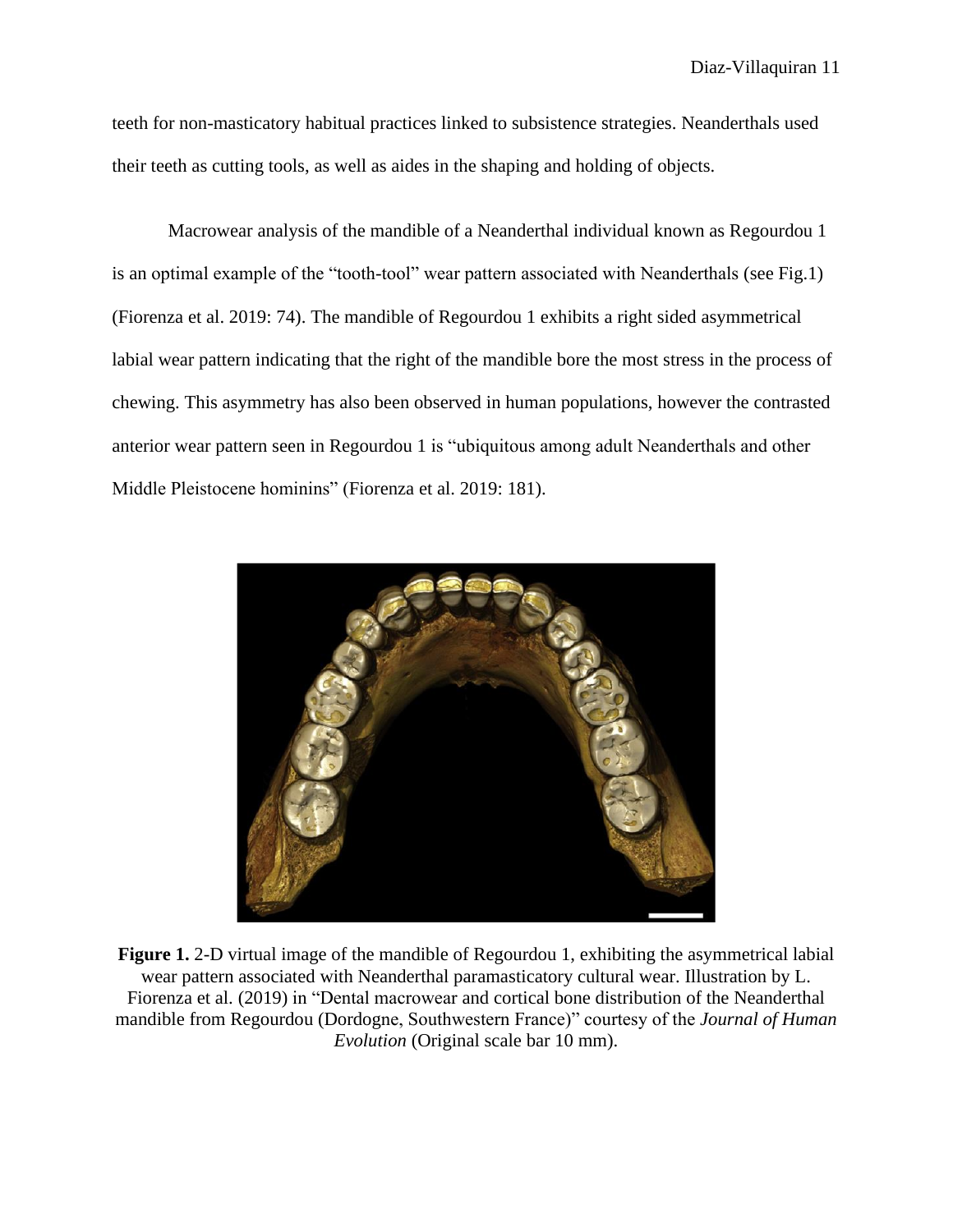The mandible of Regourdou 1 displayed significant observable wear on the posterior dentition and a greater degree of observable of wear on the right lower  $P_3$  (see Fig.1), however, the left lower  $P_3$  evidenced advanced wear mesiodistally as well (see Fig.1). The right lower molars M1-M<sup>3</sup> evidenced "flatter lingual facets" and a lower metaconid is observable on the right lower  $M_1$ , which exhibited the greatest observable wear out of all the posterior dentition. Microwear analysis of Regourdou 1 indicated a large proportion of "right oblique scratches" on the labial surface of the incisal dentition, further evidencing this asymmetric wear pattern (Fiorenza et al. 2019: 175)

#### *Microwear*

Dental microwear is an indirect tool for assessing dietary proclivities, and valuable for providing evidence of the mechanical properties associated with chewing. Williams et al. in press (2019) indicates that less wear is often linked to the mastication of meat, while a greater degree of textured wear occurs when grit from other foods, such as leafy greens and nuts are introduced to the occlusal dental surface. Microwear can be a helpful tool for investigating ancestral hominin lifeways as there are constraints in the available archaeological evidence of USOs, fruit remains, fungal, and aquatic food sources due to poor archaeological preservation of organic materials. Other constrains presented by the study of the archaeological record are unknown archaeological provenience, as is the case with the study of the individual Hortus VI. Thus, it is hoped that microwear analysis can assist in the investigation of the relationship between Hortus VI and the rest of the Hortus assemblage, which has known archaeological provenience.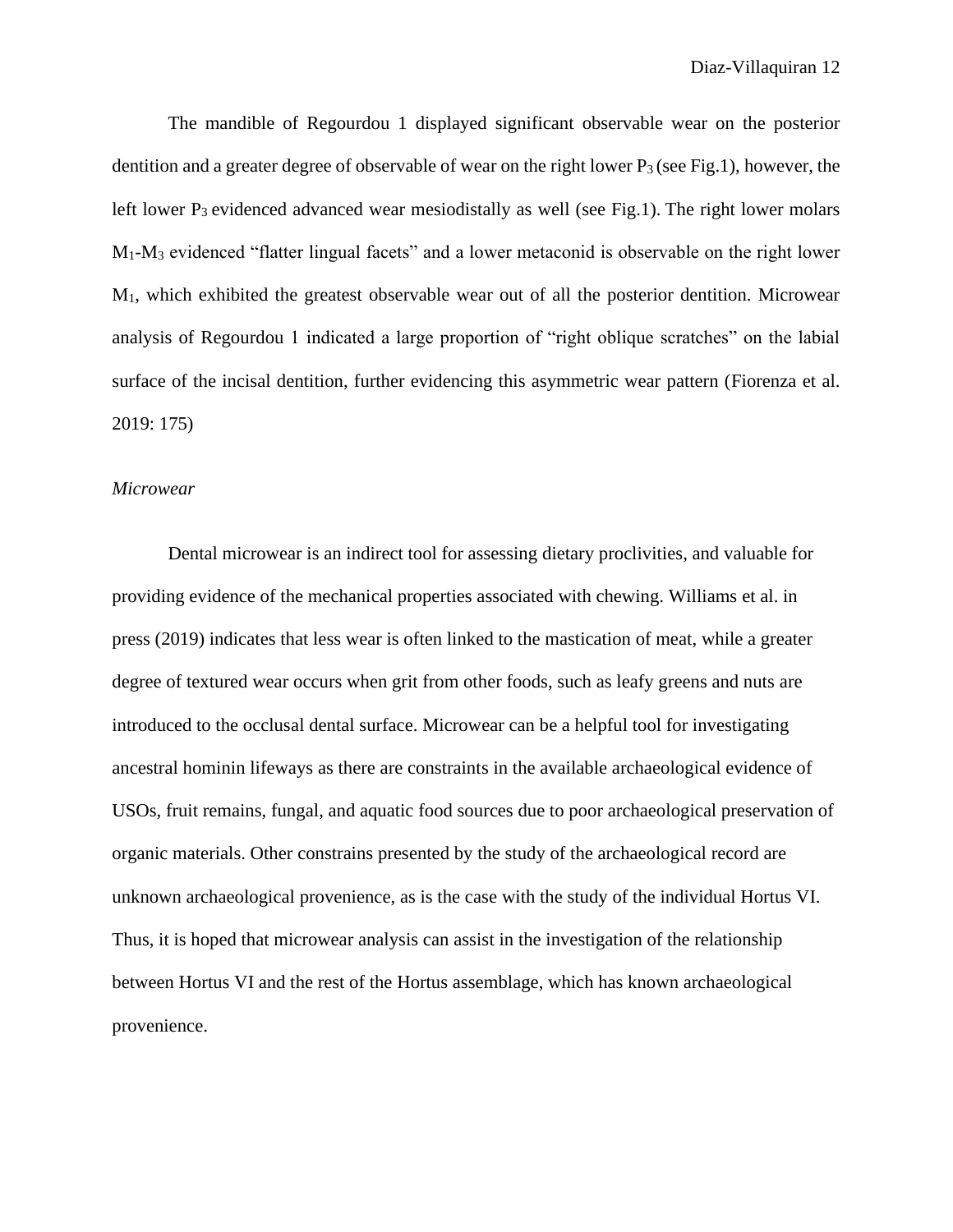## **Hypothesis**

It is expected that the Hortus remains will cluster as a group but that Hortus VI will be more similar to either Hortus IV and Hortus XI (warm/wet interval) or to Hortus II, Hortus V, Hortus VIII and Hortus 42 (cold/arid interval).

# **Materials**

# *Hortus*

Hortus cave is dated to approximately 40,000 years ago. Some of the Neandertal remains such as Hortus IV and Hortus XI are older and come from a relatively warm and wet period during the past ice age of MIS 3 "Sub-Phase IVb and Sub-Phase Va, respectively" (Williams et al. 2018b:10), perhaps with greater plant foods available. Other Neandertals from Hortus derive from an extreme cold and arid period with fewer plant resources available (Sub-Phase Vb), including Hortus III, Hortus V, Hortus VIII and Hortus 42 (Williams et al.2018b). Hortus VI is the only individual from this cave site without known archaeological context. Thus, it is hoped that microwear analysis will assist in the investigation of how Hortus VI compares to the rest of the Hortus assemblage, elucidating Hortus VI potential diet and life history patterns.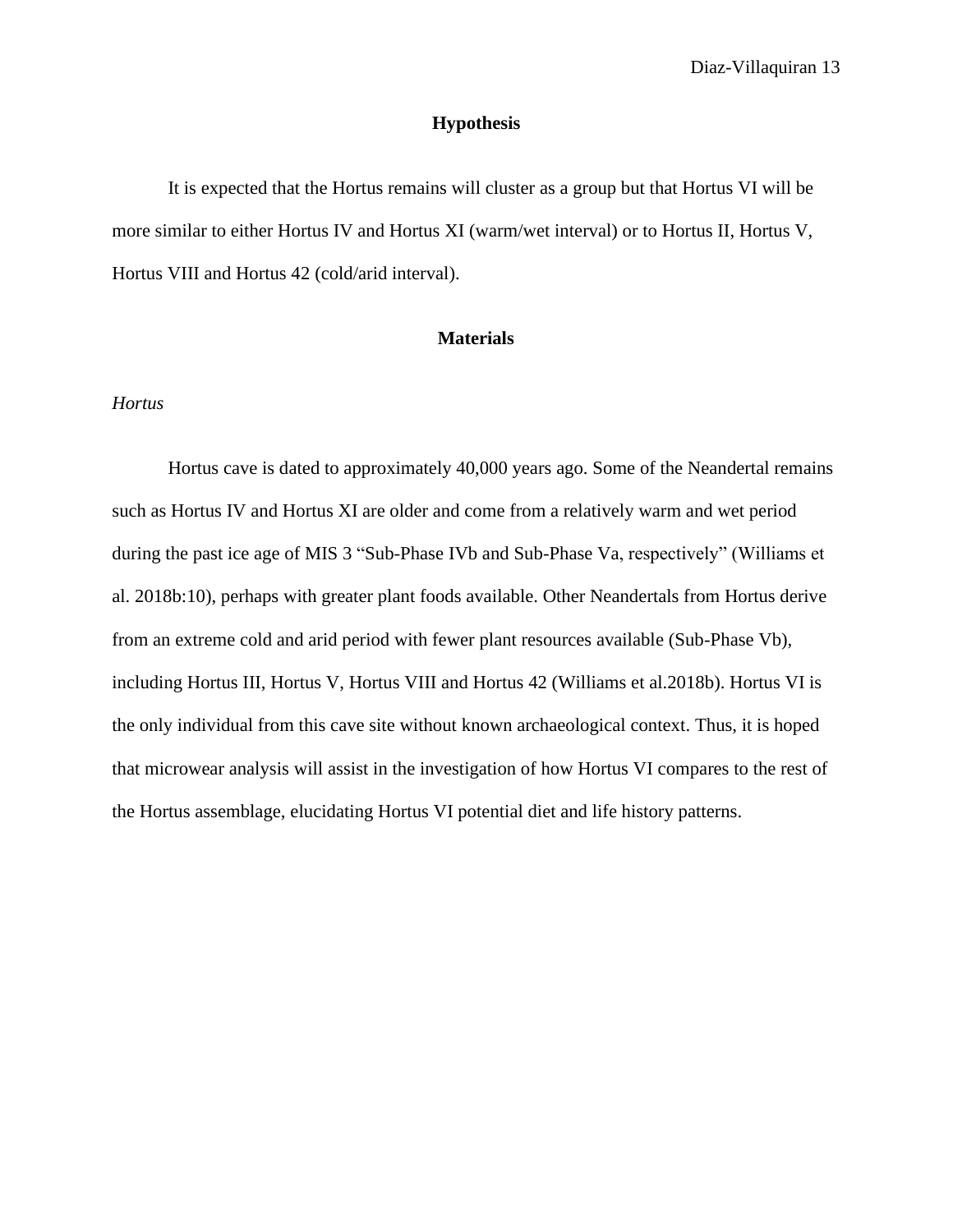

**Figure 3.** Locates the sites of Hortus and Spy. Illustration by Smith, H Fred. (2013) "The Fate of Neanderthals." *Journal of Anthropological Research* 69: 167-200. Courtesy of Journal of Anthropological Research.

*Spy*

Spy Cave, located in Namur, Belgium (Naito et al. 2016) is one of the first documented sites where Mousterian tools and ice age fauna have been found *in situ* along with Neanderthal osteological remains (Williams in press. 2019). The Spy I individual is a late adult who lived during the Glacial Maximum MIS 3, which is recognized as one of the harshest environments in which prehistoric humans have lived (Williams in press. 2019). Spy I has been radiocarbon dated to "35,  $810 + 260$ ,  $-224$  years BP" (Williams in press. 2019: 2).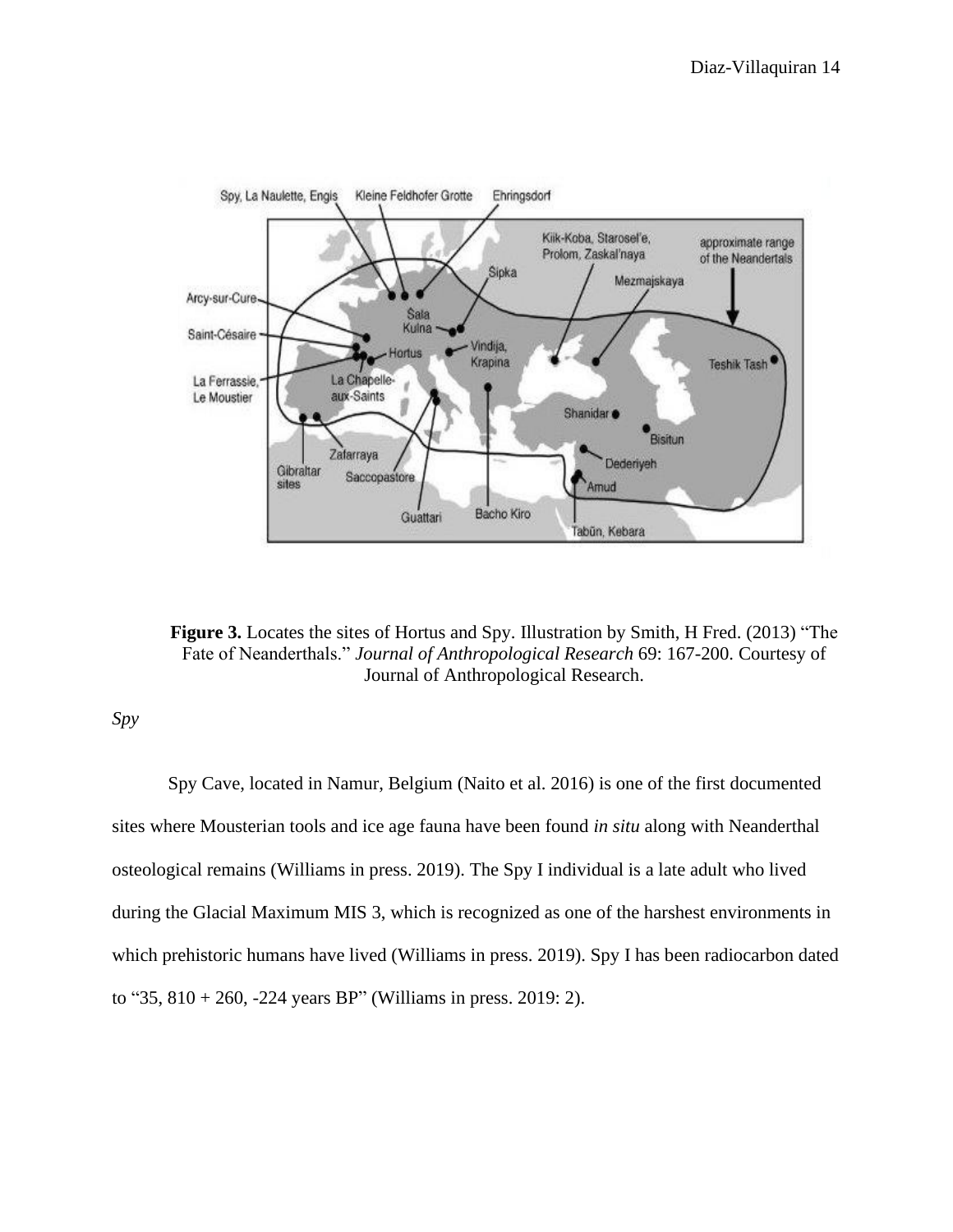### *La Quina*

La Quina V is a Neanderthal individual from La Quina Cave in southwestern France, which has been dated to the MIS 3 between 47-43 kya (Williams in press 2019: 4).

### **Comparative material**

# *Hastière Caverne M*

The Hastière individuals included in this study come from Hastière Caverne M, located in the Meuse River Basin, Belgium. Hastière Caverne M individuals lived during the Neolithic and are radiocarbon dated to  $\sim$  4,350 years B.P. (Williams et al. 2018a). Some of the funerary caves of the Meuse River Basin dating to the Neolithic period contain evidence of funerary practices which are indicative of various behaviors such as the comingling of bones, the purposeful arrangement of bones into "elements, such as circles of crania" (Williams et al. 2018a:18), long bone bundles, the maceration of osteological remains with flint tools and the cremation of individuals. There is evidence of both collective and single burials.

### *Hastière Trou Garçon C*

Some Neolithic individuals included in this study belong to the cave site of Hastière Trou Garçon *C* also located within the Meuse River Basin and radiocarbon dated to  $\sim$  4,250 years B.P. (Williams, Lane, and Anderson 2017a).

#### **Methods**

Dental microwear features were observed on the enamel surface of seventeen  $(n=17)$ epoxy resin molar casts, housed at Georgia State's Dental Microwear Lab, belonging to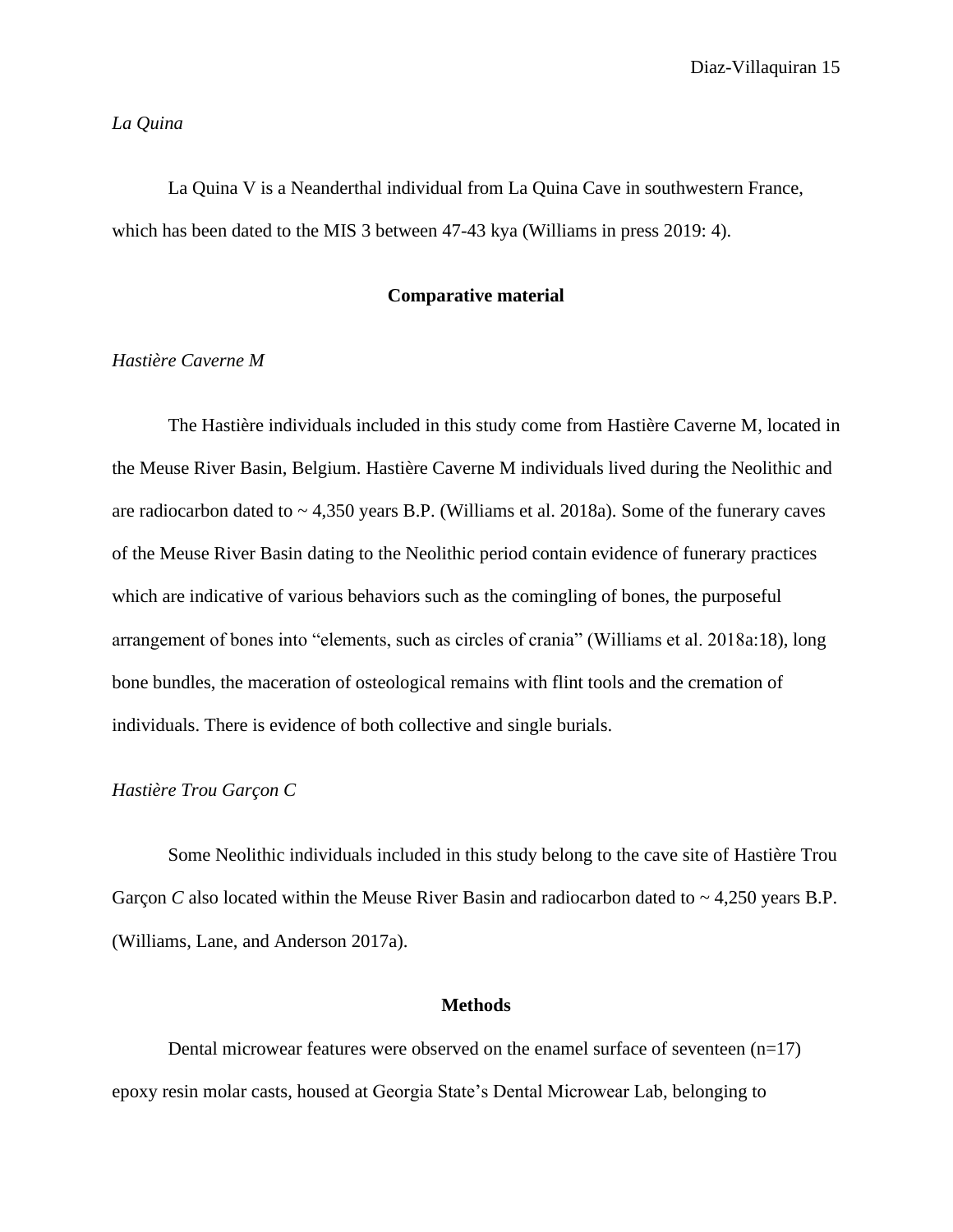Neanderthal individuals from Hortus ( $n=7$ ), Spy ( $n=1$ ), and La Quina ( $n=1$ ). A group of individuals from Hastière Caverne M and Hastière Trou Garçon *C* (n=8), were included in this study for comparative purposes. The observed microwear features included small pits, large pits, puncture pits, fine scratches, coarse scratches and hyper coarse scratches (see figures 2-3). These features were identified through a 0.4 by 0.4 mm ocular reticle using an external light source at 40x. Photographs were taken on all the locations from which data was collected, using the microscopic imaging software ToupView. Microwear features were counted in two trials; counting occurred twice on the protoconid and metaconid of mandibular molars and twice on the paracone and protocone of maxillary molars, paying special attention to collect data in a separate location on the same cusp during the second trial. The two observations for each individual were averaged and subject to principal components analysis to examine how individuals were distributed across multivariate axes. A scoring error study was conducted using the data gathered from Hastière Caverne M and Trou Garçon *C* (n=8). Counts of microwear features occurred twice in the same location and the two trials were subject to a t-test.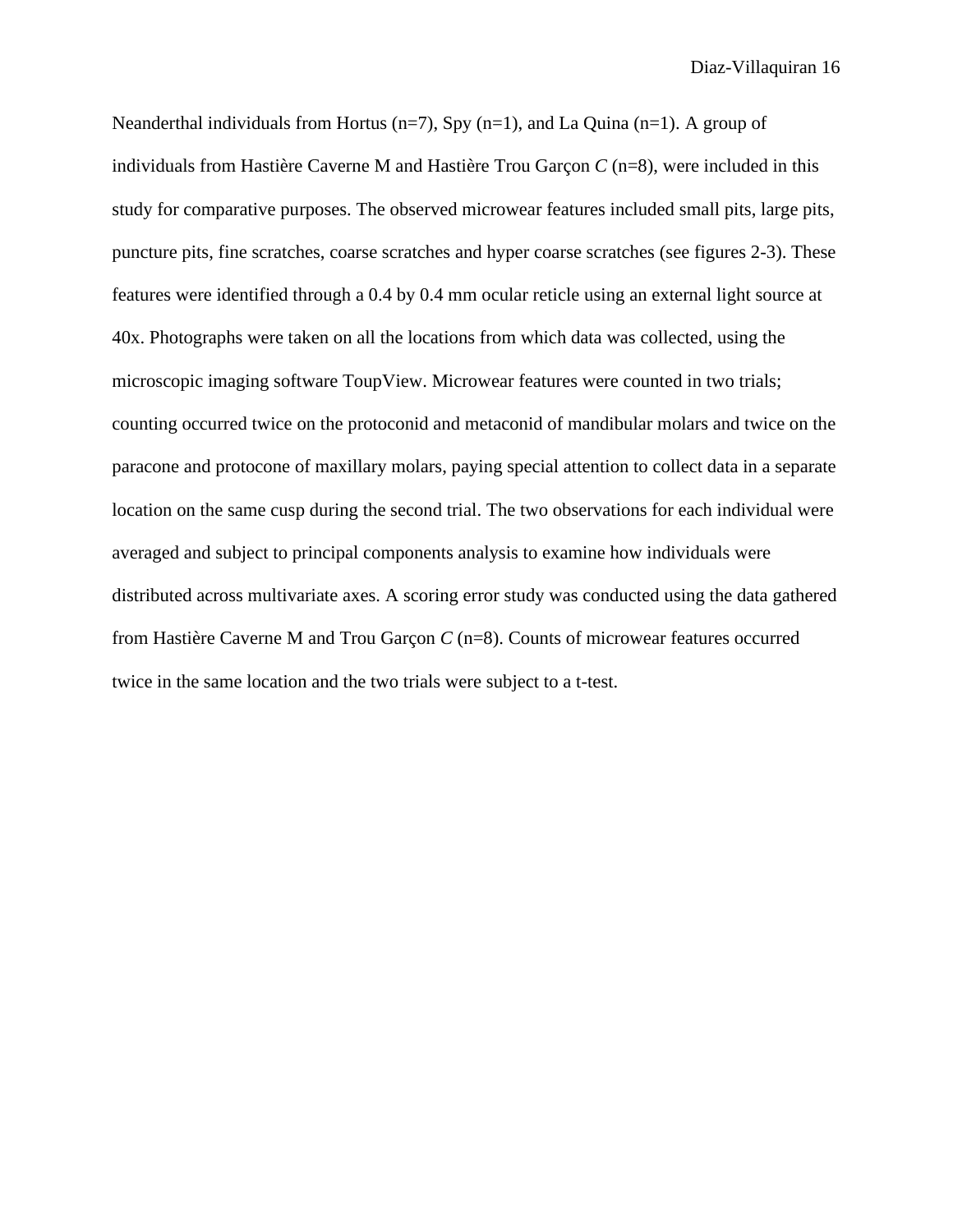

**Figure 4.** The mandibular metaconid on the second molar (M<sub>2</sub>) of Hortus V exhibits a welldefined coarse scratch. For reference purposes a small pit, a large pit, a puncture pit, a coarse scratch and a hyper coarse scratch are indicated. Photo by author.



Figure 5. A cluster of well-defined fine scratches are exhibited on the right maxillary protocone of the first maxillary molar  $(M<sup>1</sup>)$  of Hastière Caverne M 25. Photo by author.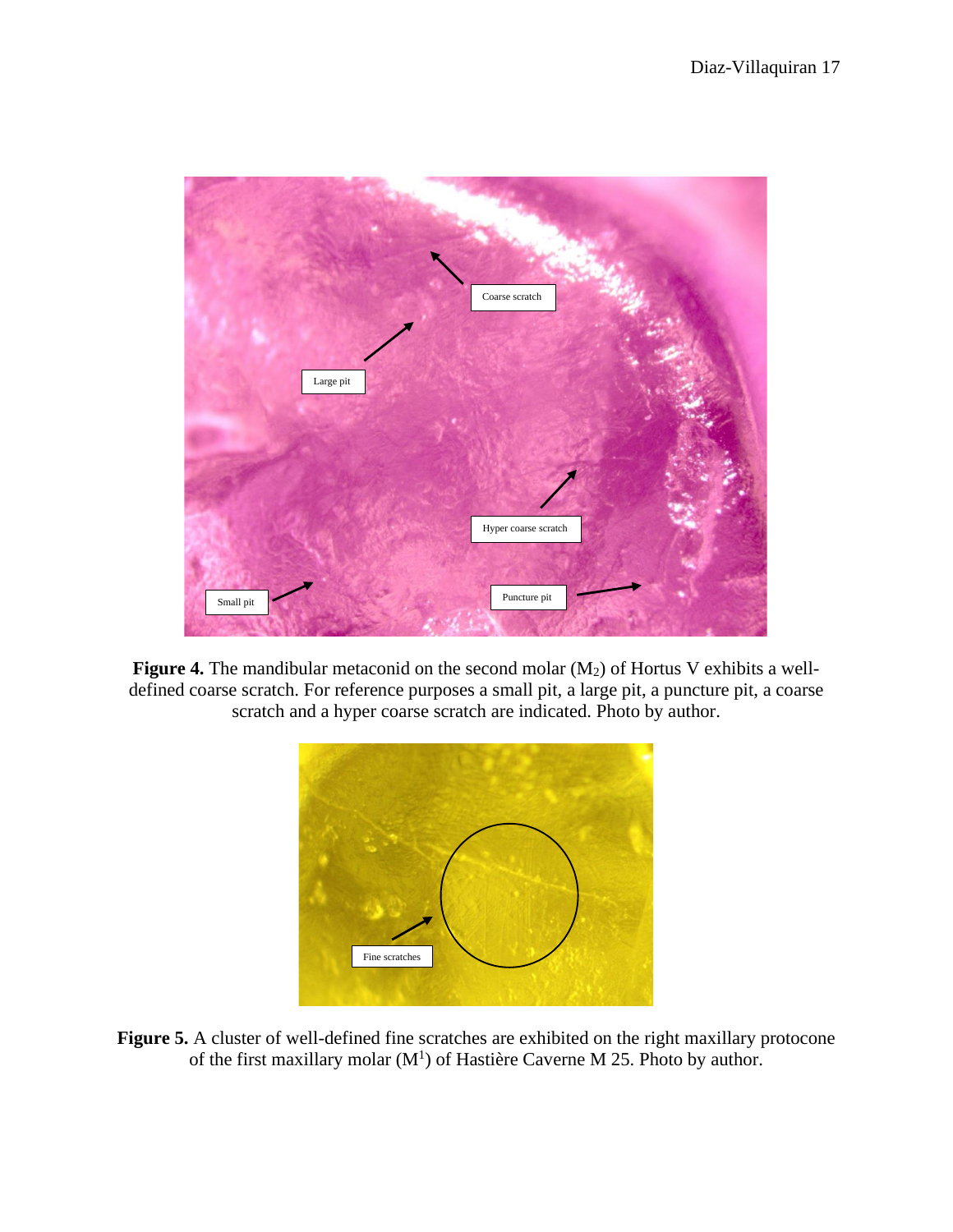# **Results**

| <b>Group Statistics</b> |       |   |         |                |                 |  |
|-------------------------|-------|---|---------|----------------|-----------------|--|
|                         | Trial | N | Mean    | Std. Deviation | Std. Error Mean |  |
| SP                      | 1.00  | 7 | 50.2857 | 33.73778       | 12.75168        |  |
|                         | 2.00  | 7 | 51.5714 | 30.38562       | 11.48468        |  |
| LP                      | 1.00  | 7 | 9.2857  | 3.45033        | 1.30410         |  |
|                         | 2.00  | 7 | 9.5714  | 6.13344        | 2.31822         |  |
| PP                      | 1.00  | 7 | 6.0000  | 5.13160        | 1.93956         |  |
|                         | 2.00  | 7 | 6.2857  | 3.63842        | 1.37519         |  |
| <b>FS</b>               | 1.00  | 7 | 6.1429  | 4.94734        | 1.86992         |  |
|                         | 2.00  | 7 | 5.7143  | 4.38613        | 1.65780         |  |
| CS                      | 1.00  | 7 | 6.5714  | 3.45722        | 1.30671         |  |
|                         | 2.00  | 7 | 6.1429  | 2.91139        | 1.10040         |  |
| Hyp                     | 1.00  | 7 | 4.4286  | 3.20713        | 1.21218         |  |
|                         | 2.00  | 7 | 5.8571  | 3.18479        | 1.20374         |  |

# Table 1. T-test error study

The significant error study (see. Table 1) indicates that there is no significant difference. Meaning that none of the means are below 0.05, showing a high degree of consistency and reliability in the data.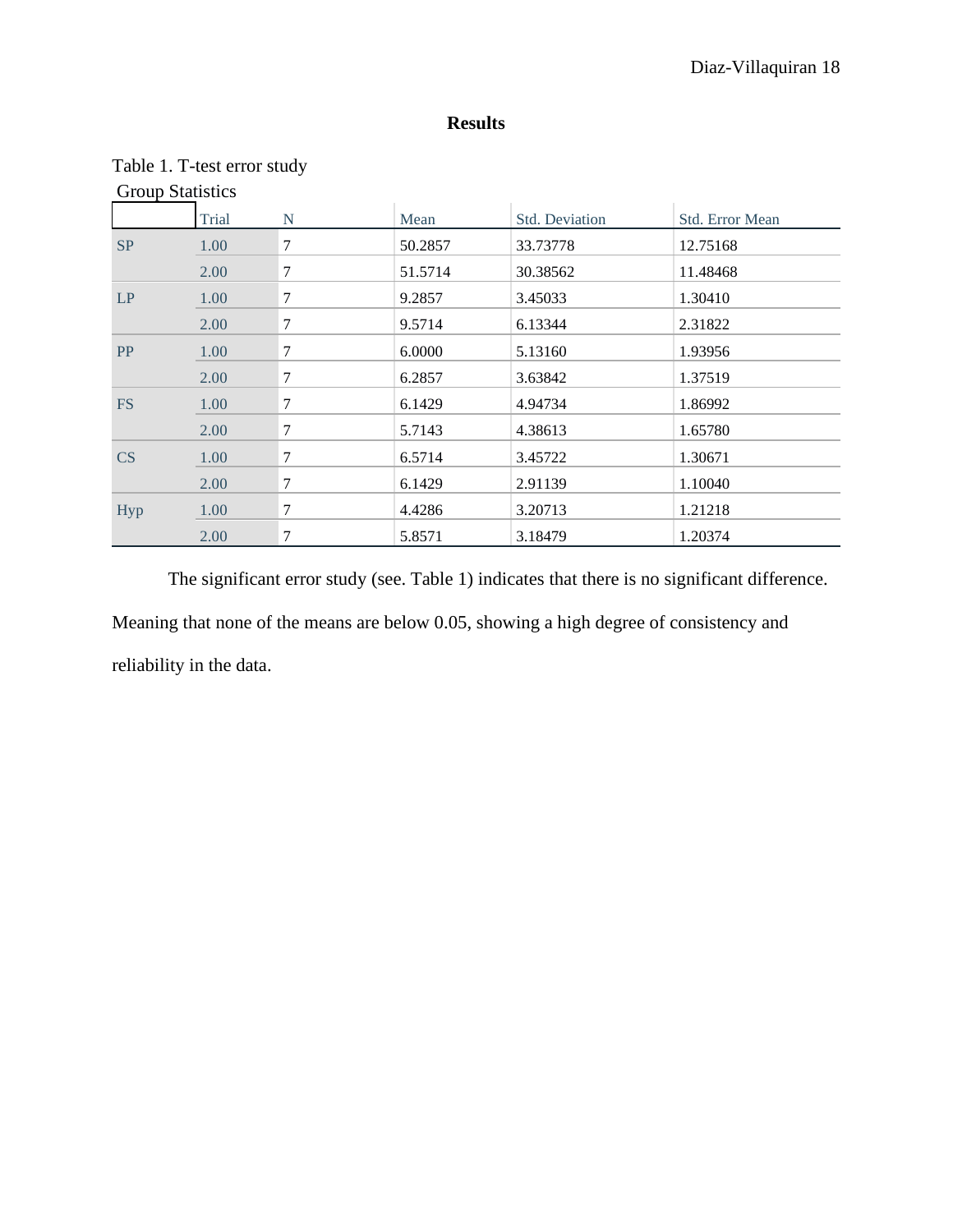# Table 2. Independent samples t-test Independent Samples Test

|            |                                       | Levene's Test for |      | t-test for Equality of Means |                           |            |            |           |                            |          |
|------------|---------------------------------------|-------------------|------|------------------------------|---------------------------|------------|------------|-----------|----------------------------|----------|
|            | Equality of                           |                   |      |                              |                           |            |            |           |                            |          |
|            |                                       | Variances         |      |                              |                           |            |            |           |                            |          |
|            |                                       | $\mathbf F$       | Sig. | t                            | df                        | Sig. $(2-$ | Mean       | Std.      | 95% Confidence             |          |
|            |                                       |                   |      |                              |                           | tailed)    | Differenc  | Error     | Interval of the            |          |
|            |                                       |                   |      |                              |                           |            | e          | Differenc | Difference                 |          |
|            |                                       |                   |      |                              |                           |            |            | e         | Lower                      | Upper    |
| SP         | Equal variances<br>assumed            | .015              | .903 | $-.075$                      | 12                        | .942       | $-1.28571$ | 17.16110  | $\Box$<br>38.67654         | 36.10511 |
|            | Equal variances<br>not assumed        |                   |      | $-.075$                      | 11.87<br>$\mathbf{1}$     | .942       | $-1.28571$ | 17.16110  | $\blacksquare$<br>38.72168 | 36.15025 |
| LP         | Equal variances<br>assumed            | .368              | .556 | $-.107$                      | 12                        | .916       | $-.28571$  | 2.65986   | $-6.08104$                 | 5.50961  |
|            | <b>Equal variances</b><br>not assumed |                   |      | $-.107$                      | 9.452                     | .917       | $-.28571$  | 2.65986   | $-6.25917$                 | 5.68774  |
| PP         | Equal variances<br>assumed            | 1.615             | .228 | $-.120$                      | 12                        | .906       | $-.28571$  | 2.37762   | $-5.46610$                 | 4.89467  |
|            | Equal variances<br>not assumed        |                   |      | $-.120$                      | 10.81<br>6                | .907       | $-.28571$  | 2.37762   | $-5.52972$                 | 4.95829  |
| <b>FS</b>  | Equal variances<br>assumed            | .235              | .637 | .171                         | 12                        | .867       | .42857     | 2.49898   | $-5.01624$                 | 5.87338  |
|            | Equal variances<br>not assumed        |                   |      | .171                         | 11.83<br>$\boldsymbol{0}$ | .867       | .42857     | 2.49898   | $-5.02492$                 | 5.88206  |
| CS         | Equal variances<br>assumed            | .477              | .503 | .251                         | 12                        | .806       | .42857     | 1.70832   | $-3.29354$                 | 4.15069  |
|            | Equal variances<br>not assumed        |                   |      | .251                         | 11.66<br>$\overline{c}$   | .806       | .42857     | 1.70832   | $-3.30553$                 | 4.16268  |
| <b>Hyp</b> | Equal variances<br>assumed            | .003              | .956 | $-.836$                      | 12                        | .419       | $-1.42857$ | 1.70832   | $-5.15069$                 | 2.29354  |
|            | <b>Equal variances</b><br>not assumed |                   |      | $-.836$                      | 11.99<br>9                | .419       | $-1.42857$ | 1.70832   | $-5.15071$                 | 2.29356  |

In the independent sample t-test (see. Table 2), the P-values range between 0.942 and 0.491. The highest P-values correspond to small pits while the lowest P-values correspond to hyper coarse scratches, suggesting that the greatest statistical reliability lies on all of the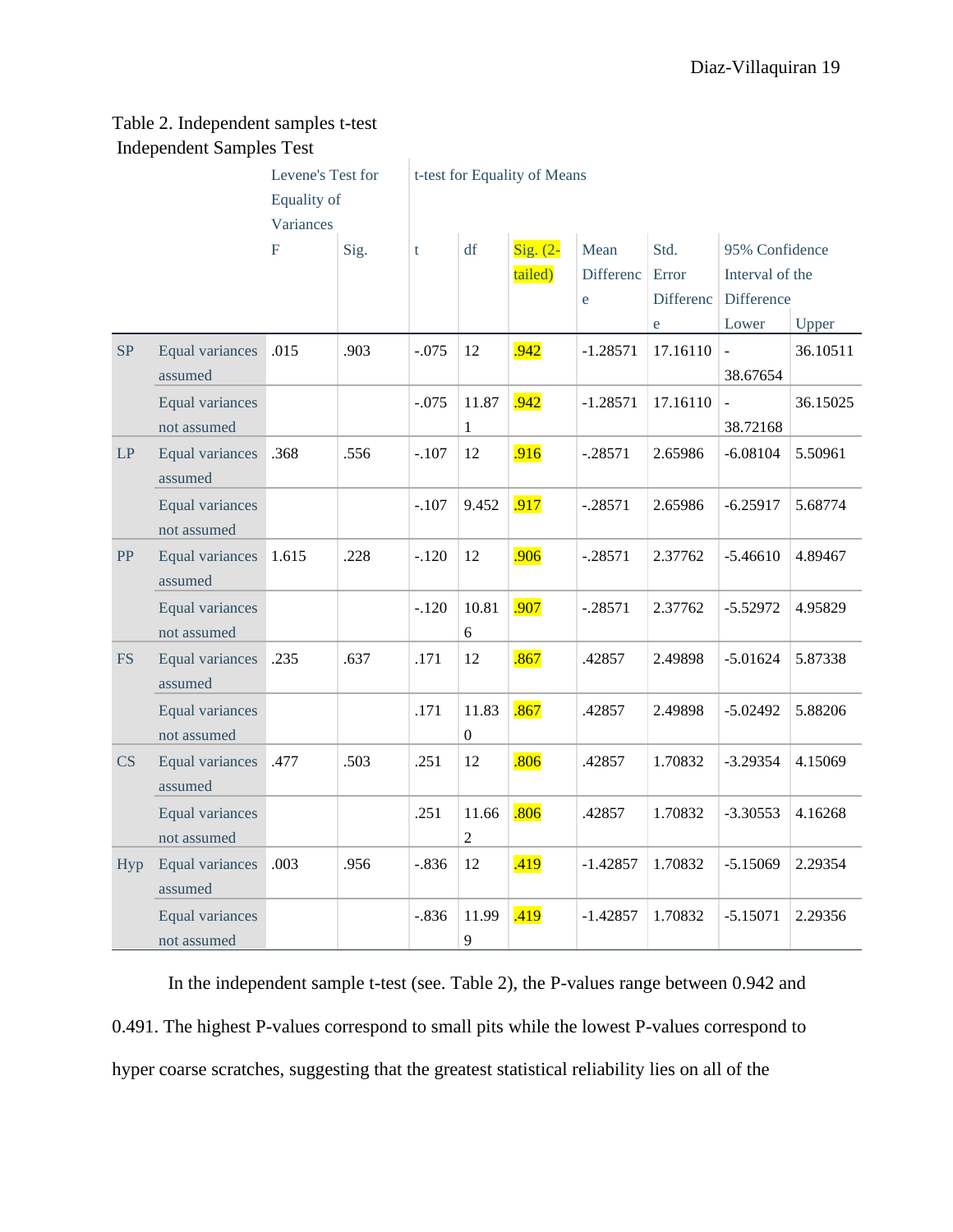observed features except for hyper coarse scratches. However, even here, there is no significant difference. The principal component analysis data (see. Table 3) indicates that 83% of the variance is accounted for by 3 factors. Components 1, 2, and 3 all have eigenvalues greater than one. Component 1 represents the x-axis (see. graphs 1 & 2), component 2 (REGR. factor score 2) represents the y-axis, while component 3 represents the secondary y-axis (REGR. factor score 3).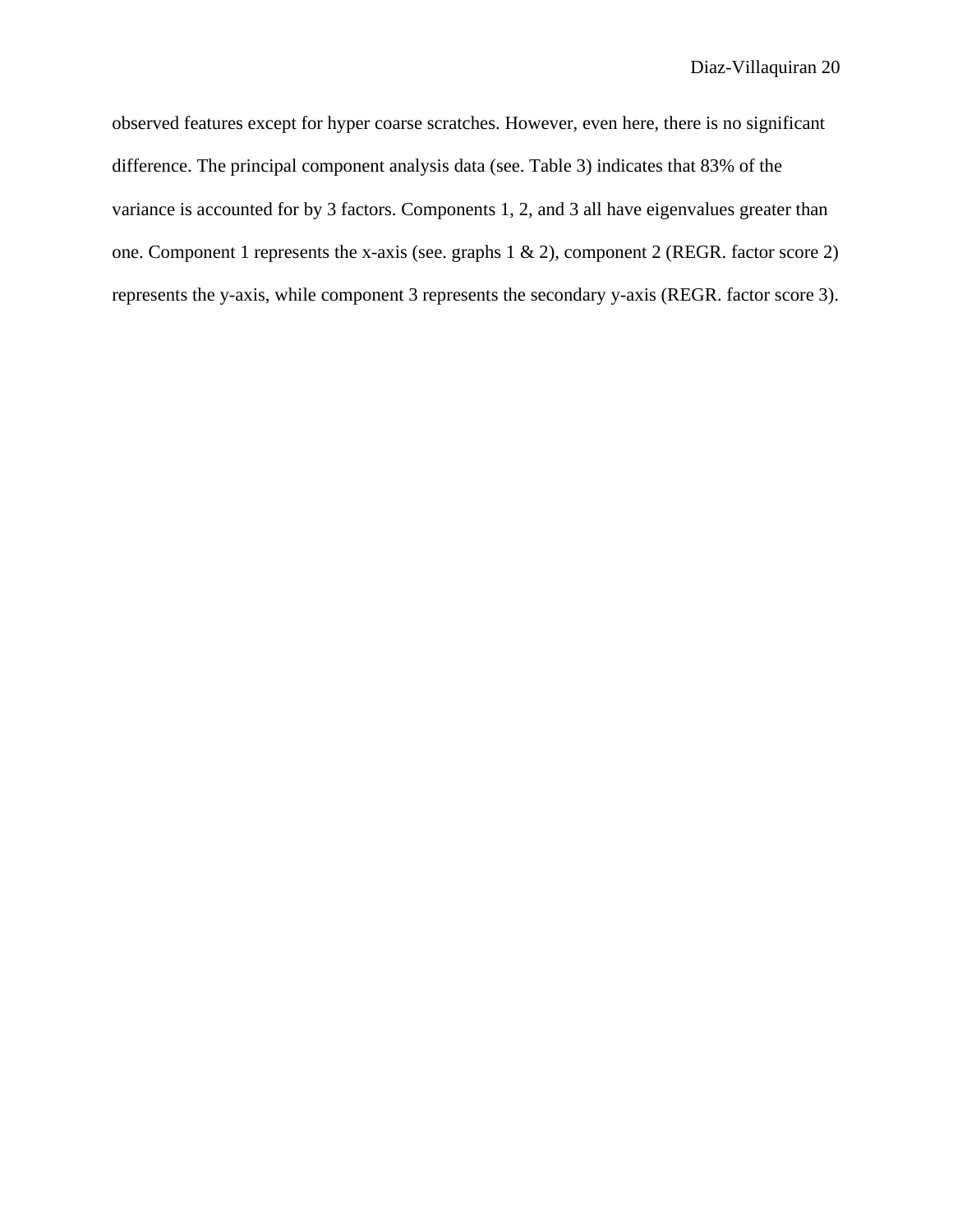# Table 3. Total Variance Explained Total Variance Explained

| Component      | <b>Initial Eigenvalues</b> |               |              | <b>Extraction Sums of Squared Loadings</b> |               |              |
|----------------|----------------------------|---------------|--------------|--------------------------------------------|---------------|--------------|
|                | Total                      | % of Variance | Cumulative % | Total                                      | % of Variance | Cumulative % |
| $\mathbf{1}$   | 2.197                      | 36.614        | 36.614       | 2.197                                      | 36.614        | 36.614       |
| $\overline{2}$ | 1.417                      | 23.617        | 60.231       | 1.417                                      | 23.617        | 60.231       |
| 3              | 1.383                      | 23.042        | 83.273       | 1.383                                      | 23.042        | 83.273       |
| $\overline{4}$ | .544                       | 9.073         | 92.345       |                                            |               |              |
| 5              | .335                       | 5.577         | 97.923       |                                            |               |              |
| 6              | .125                       | 2.077         | 100.000      |                                            |               |              |

Extraction Method: Principal Component Analysis.

# Table 4. Component Matrix Component Matrix<sup>a</sup>

Component

|           | 1    | 2       | 3       |
|-----------|------|---------|---------|
| <b>SP</b> | .751 | $-.333$ | $-.489$ |
| LP        | .831 | -.444   | .096    |
| <b>PP</b> | .166 | $-.251$ | .869    |
| <b>FS</b> | .149 | .851    | $-.030$ |
| CS        | .755 | .415    | $-.233$ |
| Hyp       | .569 | .388    | .569    |

Extraction Method: Principal

Component Analysis.

a. 3 components extracted.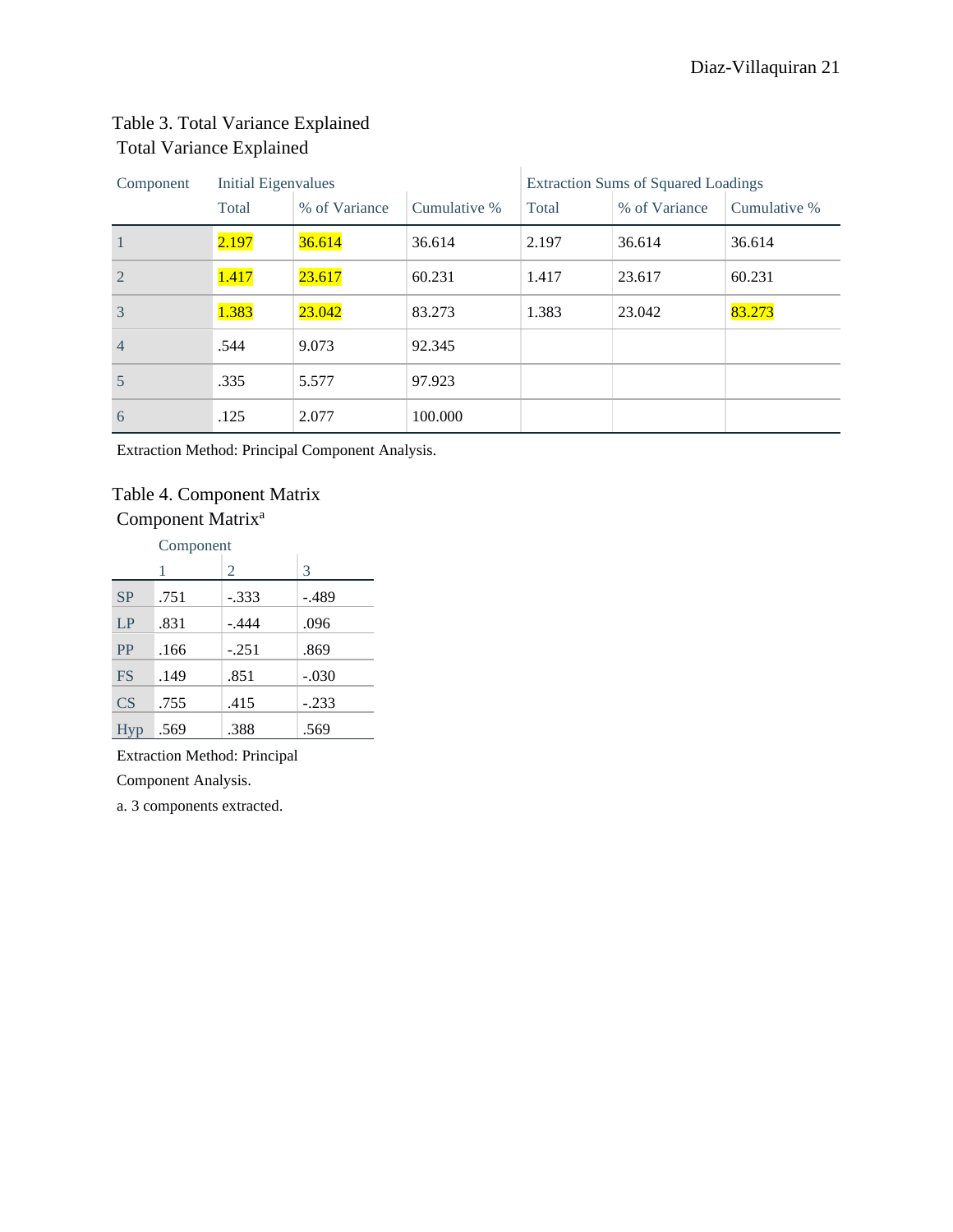

All of the Hortus individuals cluster on the negative side of the x-axis (REGR factor score 2). The majority of the Hortus individuals are grouped together  $(n=5)$ , with the exception of Hortus V and Hortus XI, which respectively, are younger and older individuals. Hortus XI is separated from the Hortus group on the y-axis (REGR factor score 2), located in close relationship to the Hastière group, placing more positively on this axis due to the number of observed pits and hyper coarse scratches. On the secondary axis *H. neanderthalensis* is separated on the negative end from Neolithic individuals, with the exception of Hastière 16 and Hastière 3. This is due to the number of scratches observed on the former. La Quina V places on the most positive side of the x- and y-axis, indicating that this individual is distinct from all of the others yet placed more closely with the young adults from Hortus.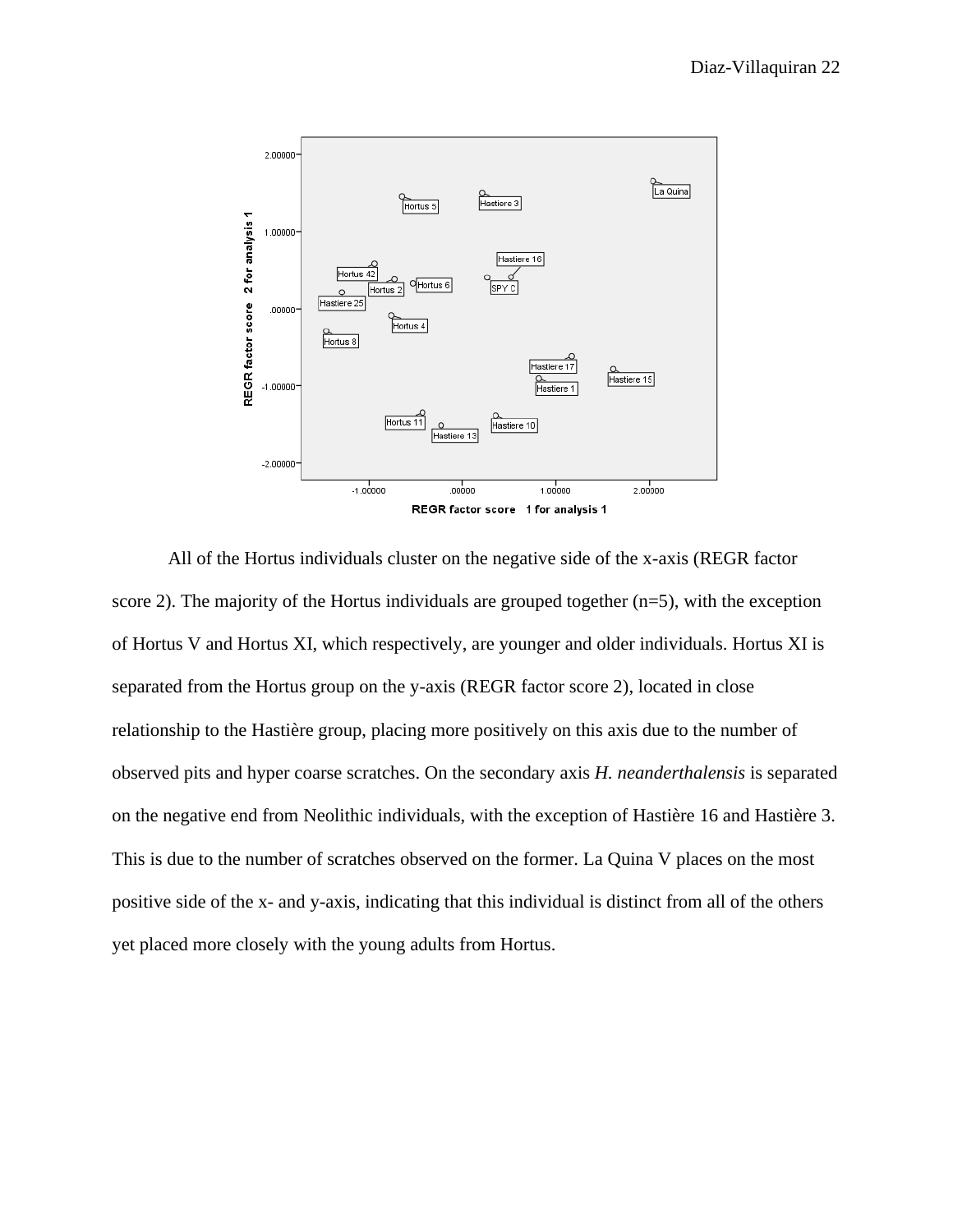

On the secondary axis (REGR factor score 3), most of the Hortus individuals place negatively with the exception of Hortus II and XI, who respectively represent a juvenile and an elderly individual, indicating that this positive placement is separating the young and old versus the young adult individuals. This may be indicative of a life history effect on the dentition of young adult Neanderthal individuals. Younger individuals are placed more negatively (REGR factor score 3), as is the case with Hortus II, while older individuals are placed more positively, as is the case with Hortus XI and Spy I. Spy I placed on the most positive side of the y-axis. These results are consistent with the high degree of anisotropy as seen by Williams in press (2019). Table 5 represents a discriminant function analysis classification, with Neanderthals classified as 1 and Neolithics labeled as 2. Overall, the Hortus group indicates strong group membership, as most individuals were classified into group 1, with the exception of Hortus XI. Hortus XI was misclassified from its lack of fine and coarse scratches.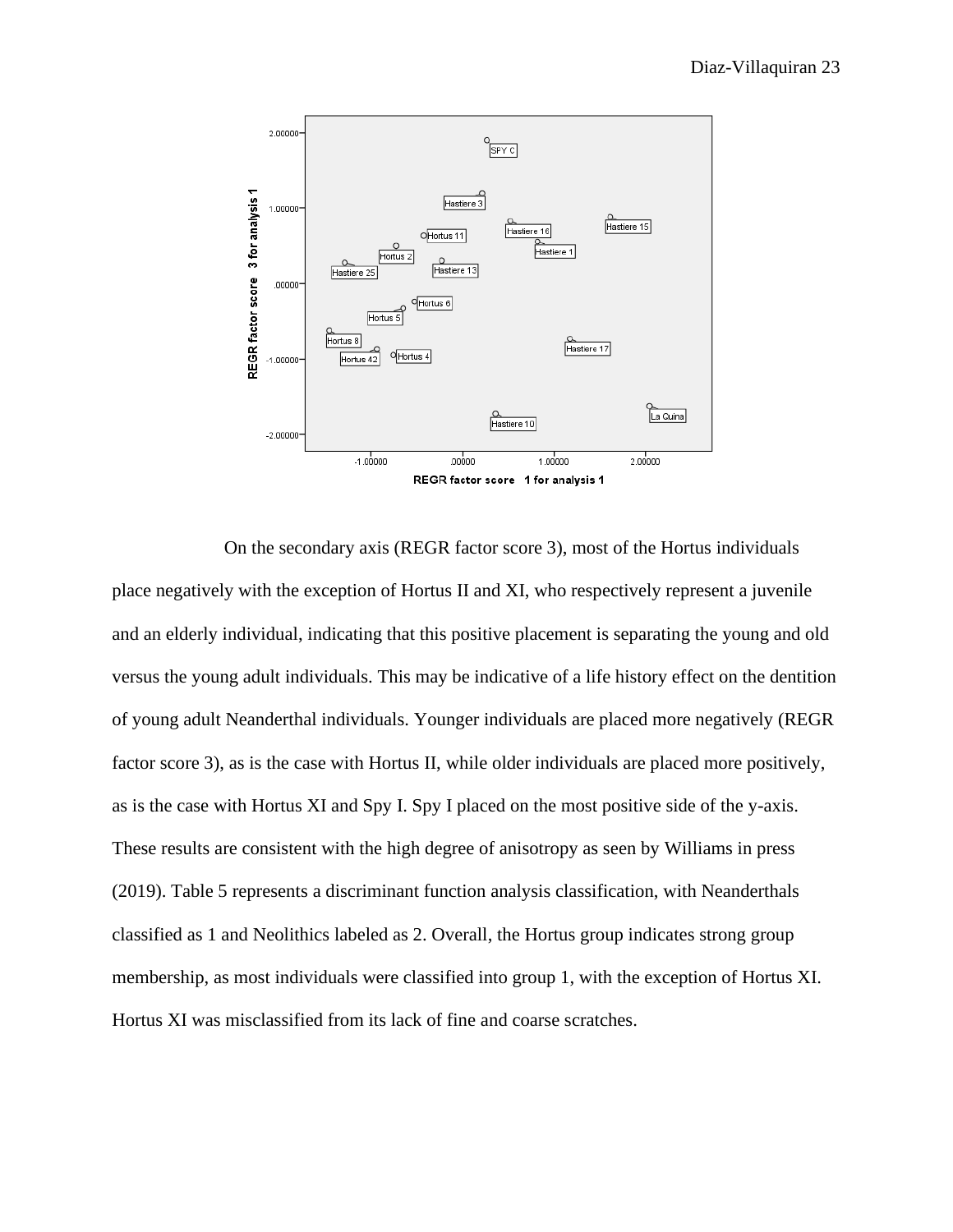| Individual          | Original | Classified |
|---------------------|----------|------------|
| Hortus <sub>2</sub> | 1.00     | 1.00       |
| Hortus 4            | 1.00     | 1.00       |
| Hortus 5            | 1.00     | 1.00       |
| Hortus <sub>6</sub> | 1.00     | 1.00       |
| Hortus 8            | 1.00     | 1.00       |
| Hortus 11           | 1.00     | 2.00       |
| Hortus 42           | 1.00     | 1.00       |
| SpyI                | 1.00     | 2.00       |
| La Quina V          | 1.00     | 2.00       |
| Hastière 1          | 2.00     | 2.00       |
| Hastière 3          | 2.00     | 2.00       |
| Hastière 10         | 2.00     | 2.00       |
| Hastière 13         | 2.00     | 2.00       |
| Hastière 15         | 2.00     | 2.00       |
| Hastière 16         | 2.00     | 2.00       |
| Hastière 17         | 2.00     | 2.00       |
| Hastière 25         | 2.00     | 2.00       |

Table 5. Discriminant Function Analysis Classification

#### **Discussion**

Heavy microwear features are separating young adults versus old and juvenile Neanderthal individuals (see. graphs 1 & 2). Coarse and fine scratches are driving young adults from Hortus onto the negative y-axis (REGR factor score 3), this directionality may be indicative of paramasticatory cultural use, as well as potential differences in dietary proclivities. Spy I anisotropy (epLsar) comparisons with Hortus by Williams in press (2019) indicated that "anisotropy […] is low in juveniles Hortus III and older Hortus XI and highly elevated in the four young adults from different paleoecological phases of Hortus cave" (2019: 6). With respect to diet, Spy I may have had access to a greater variety of plant foods than were available to those of the Hortus assemblage (Williams et al. in press). As noted by Hardy (2010) "the dietary habits of […] Neanderthals were highly variable and […] they were capable of adapting and shifting dietary strategies according to [their] environmental constrains" (Hardy 2010: 664).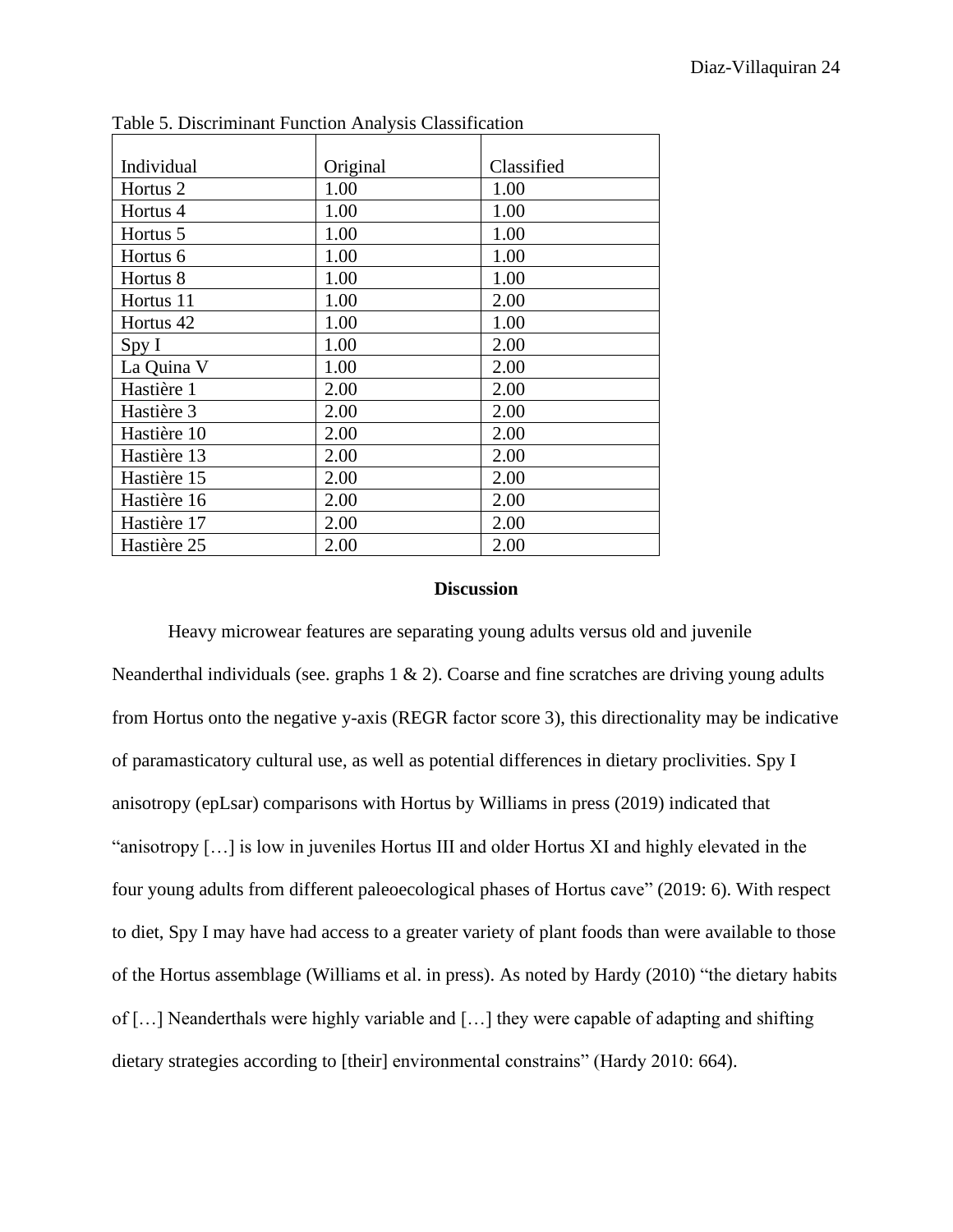| Phase                                  | Climate                                           | Paleoecology                                                                                                                                                                | <b>Mousterian Tool</b>                                          |
|----------------------------------------|---------------------------------------------------|-----------------------------------------------------------------------------------------------------------------------------------------------------------------------------|-----------------------------------------------------------------|
| Sub-<br>Phase<br><b>IV<sub>b</sub></b> | Less cold/very<br>cold/cold dry/ $\&$<br>cold-wet | Plants: shrubs, grasses, flowering plants,<br>wormwood/sagebush, Cichorideae.<br>Animals: Canis, Bos, Capra, Cervus,<br>Pytimys, Glis, Eliomys, Apodemus, &<br>Olyctodagus. | Mousterian<br>$(n=226)$<br>associated with<br>Hortus IV         |
| Sub-<br>Phase Vb                       | Extremely-cold<br>dry                             | Plants: Anthemidae, Thistle.<br>Animals: Bos, Ursus, Capra, Cervus,<br>Rhinoceros, Equus, Microtus, Glis,<br>Crocidura, Eliomys, Apodemus,<br>Olyctodagus & Felis.          | Mousterian tool<br>assemblage with<br>denticulates<br>$(n=200)$ |

Table 6. Comparison of Sub-Phase IVb & Sub-Phase Vb

Source: (Williams et al. 2018b: Table 1)

# **Conclusion**

With respect to our hypothesis it is apparent that Hortus VI is indeed part of the Hortus group relatively distinct from La Quina V, Spy I, Hastière Caverne M and Trou Garçon *C*. Hastière Caverne M and Trou Garçon *C* are distinct from Hortus to a lesser extent. Contrary to our hypothesis, the Hortus fossils only loosely group. Additional findings indicate that Hortus II was placed on the high end of the PCA axis (see. Table 3) while young adults are clustered on the lower end. Similar, to the Fiorenza et al. (2019) findings, older individuals present a dietary signature which is indicative of an advanced degree of wear. A greater degree of textured wear may indicate differences in paramasticatory behavior related to age and cultural use of the dentition in Neanderthals. Cultural striations have been previously found in the labial surface of anterior *H. neanderthalensis* incisors (Estalrrich and Rosas 2015).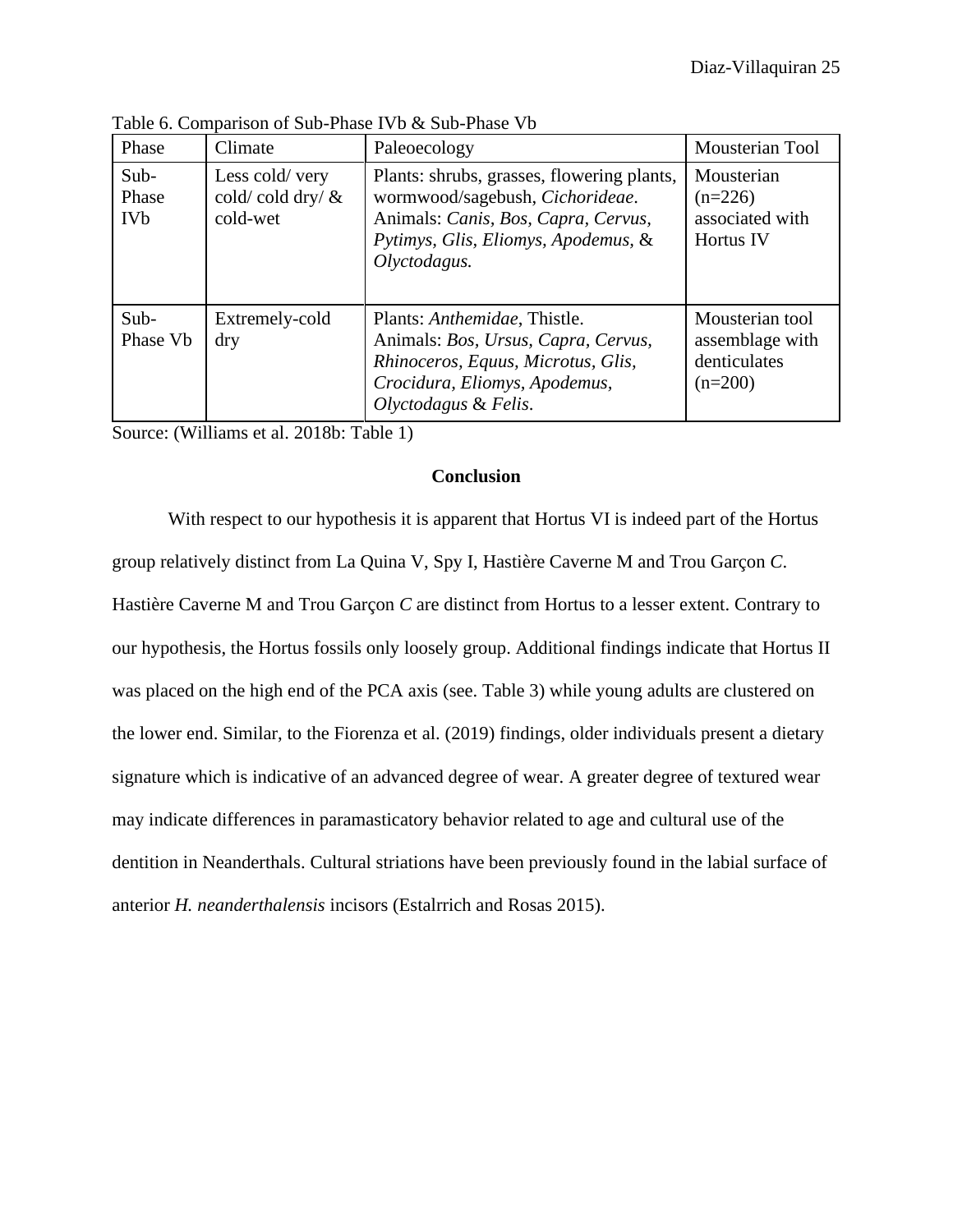# *Acknowledgments*

This research was possible with the support of Fulbright Belgium and the Commission for Educational Exchange between the United States, Belgium, and Luxembourg to my honors thesis advisor, Dr. Frank L'Engle Williams, who created the Williams Dental Cast Collection curated in the Dental Microwear Lab of Anthropology at Georgia State University. Special thanks to the curators in care of the fossil remains that were made available for casting to Dr. Frank L'Engle Williams: Aurèlie Fort and Liliana Huet at the "Musèe de L'Homme" and Tony Chevalier at the "Centre europèen de recherches prèhistoriques de Tautavel". I would also like to thank Dr. Frank Williams for guiding this project. I really appreciate your trust in my academic research, I have been very inspired by the joy that you bring to the study of anthropology. Additional thanks to Alexander Kim, Sara Gardner, Katherine Lane, Afia Vassall, Autumn Edmundson and Alexandros Zambrano. All of your feedback was critical in the culmination of my thesis.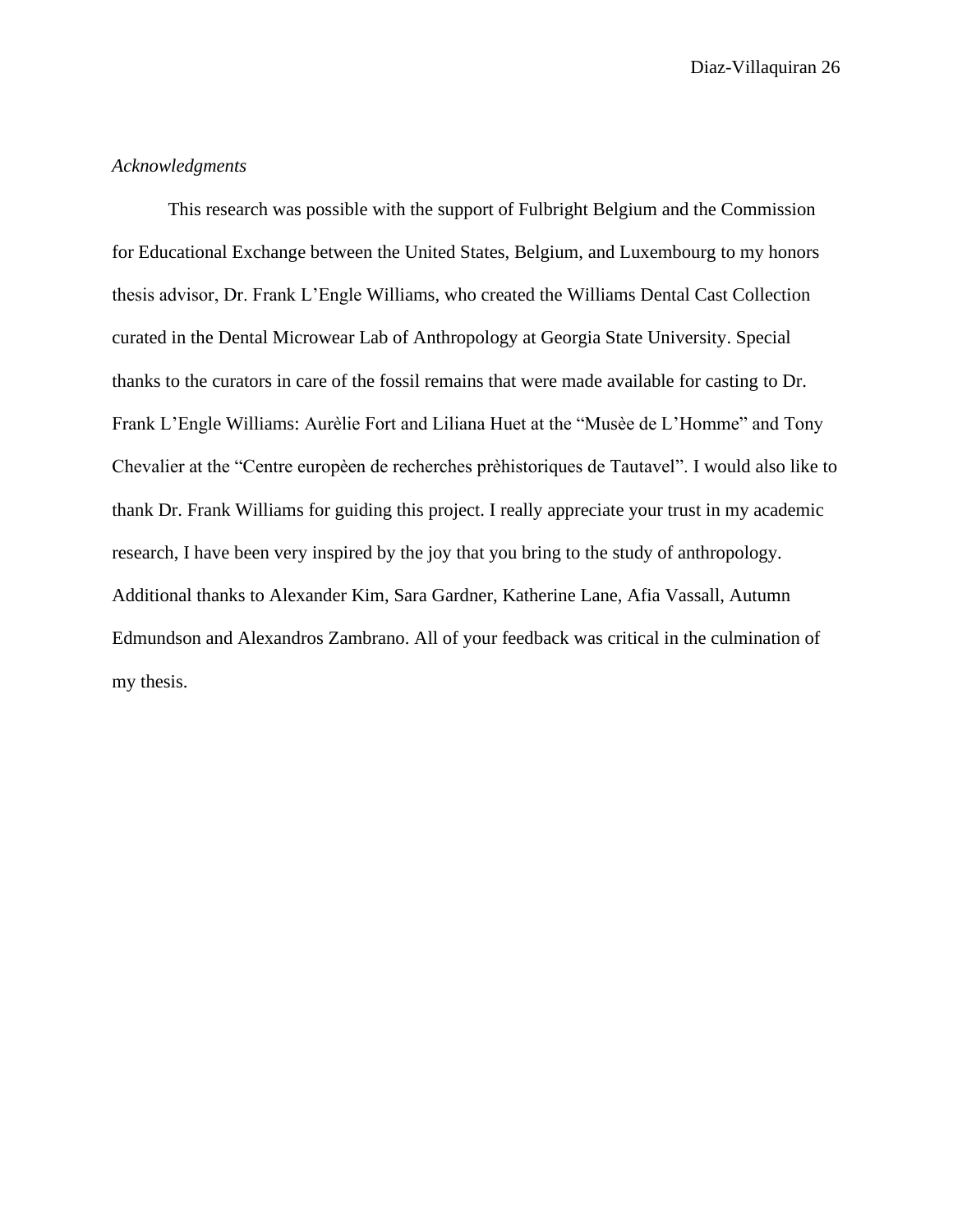# **Bibliography**

Cartmill, Matt, and Fred H. Smith. 2009. *The Human Lineage.* Hoboken, New Jersey: John Wiley & Sons.

Estalrrich Almudena, and Antonio Rosas. 2015. Division of Labor by Sex and Age in Neandertals: An Approach Through the Study of Activity-Related Dental Wear. *Journal of HumanEvolution* 80: 51-63.

- Fiorenza, Luca, Stefano Benazzi, Ottmar Kullmer, Giulia Zampirolo, Arnaud Mazurier, Clément Zanolli, and Roberto Macchiarelli. 2019. "Dental macrowear and cortical bone distribution of the Neanderthal mandible from Regourdou." *Journal of Human Evolution* 132:174-188.
- Hardy, Bruce L. 2009. Climatic variability and plant food distribution in Pleistocene Europe: Implications for Neanderthal diet and subsistence. *Quaternary Science Reviews* (29):662- 679.
- Hardy, K., Buckley, S., Collins M.J, Estalrrich A., Brothwell, D., Copeland, L., García-
- Tabernero, A., García-Vargas, S., de la Rasilla, M., Lalueza-Fox, C., Huguet, R., Bastir, M., Santamaría, D., Madella, M., Wilson, J., Fernández Cortés, A., Rosas, A. 2012. Neanderthal Medics? Evidence for food, Cooking, and Medicinal Plants Entrapped in dental calculus. *Naturwissenschaften 99* (8):617-626.
- Henry, A., Brooks, A., & Piperno, D. 2011. Microfossils in Calculus Demonstrate Consumption of Plants and Cooked Foods in Neanderthal Diets (Shanidar III, Iraq; Spy I and II, Belgium). *Proceedings of the National Academy of Sciences of the United States of America 108* (2):486-491.
- Hockett, Bryan. 2012. The Consequences of Middle Paleolithic Diets on Pregnant Neanderthal Women. *Quaternary International* 264:78-82.
- Naito, Yuichi I., Chikaraishi Y., Dor Drucker, Naohiko Ohkouchi, Patrick Semal, Christoph Wißing, Hervé Bocherens. 2016. Ecological niche of Neanderthals from Spy Cave revealed by nitrogen isotopes of individual amino acids in collagen. *Journal of Human Evolution* 93: 82-90.
- Sterling, Kathleen. 2015. Black Feminist Theory in Prehistory. *Archaeologies: Journal of the World Archaeological Congress:* 93-120.
- Smith, Fred H. 2013. The Fate of Neanderthals. *Journal of Anthropological Research 69:167- 200.*